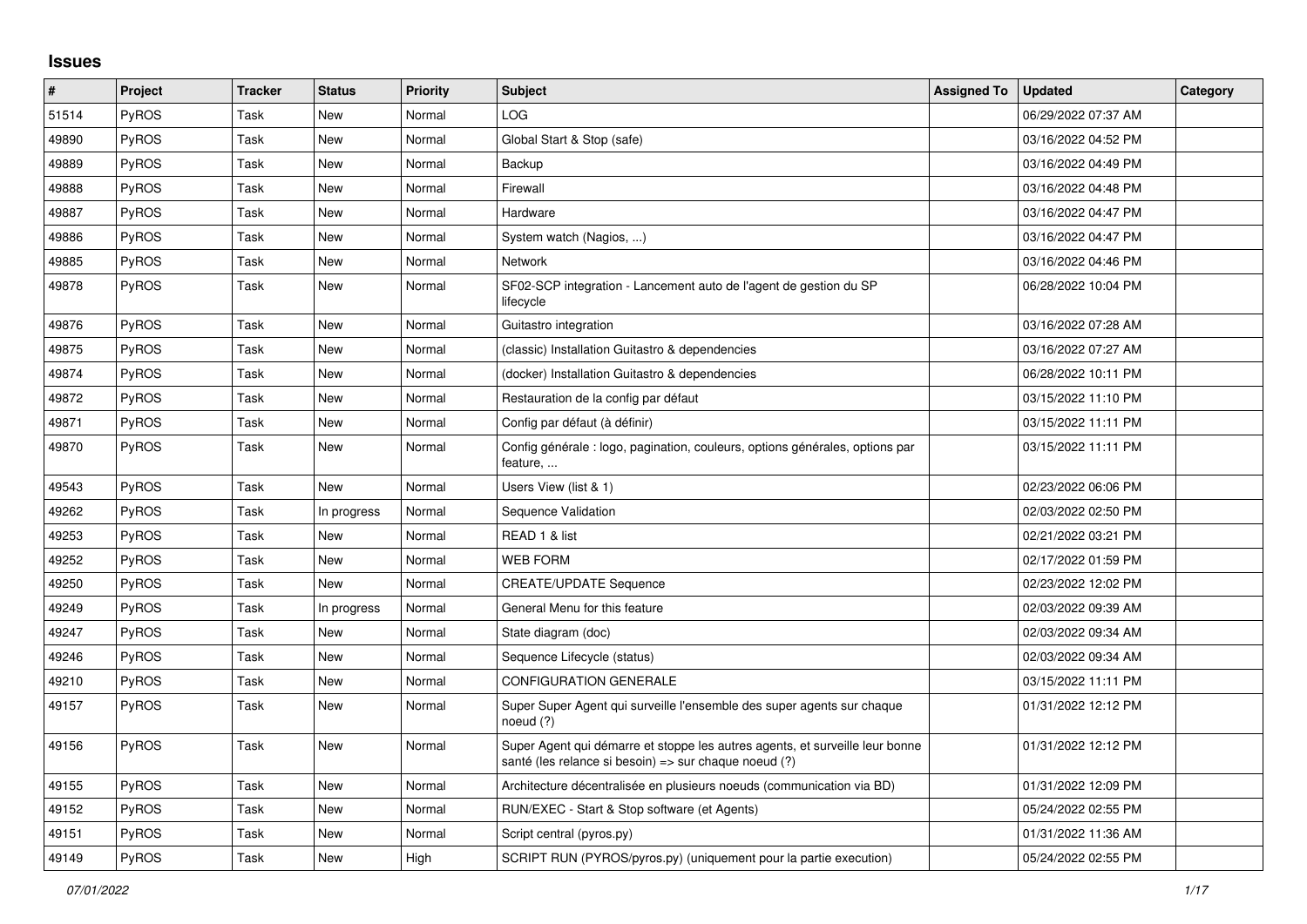| $\vert$ # | Project      | <b>Tracker</b> | <b>Status</b> | <b>Priority</b> | <b>Subject</b>                                                                             | <b>Assigned To</b> | <b>Updated</b>      | Category |
|-----------|--------------|----------------|---------------|-----------------|--------------------------------------------------------------------------------------------|--------------------|---------------------|----------|
| 49136     | PyROS        | Task           | New           | Normal          | GF03-INFRA - Logging integration (general logs & agents)                                   |                    | 06/29/2022 07:25 AM |          |
| 49135     | PyROS        | Task           | <b>New</b>    | Normal          | SF15-SST integration (agents, start, stop, commands)                                       |                    | 06/29/2022 07:23 AM |          |
| 49134     | <b>PyROS</b> | Task           | New           | Normal          | SF14-OBC integration                                                                       |                    | 01/29/2022 12:52 AM |          |
| 49133     | <b>PyROS</b> | Task           | New           | Normal          | SF13-IAF integration                                                                       |                    | 01/29/2022 12:47 AM |          |
| 49132     | <b>PyROS</b> | Task           | New           | Normal          | SF12-IAN integration                                                                       |                    | 01/29/2022 12:48 AM |          |
| 49131     | <b>PyROS</b> | Task           | New           | Normal          | SF11-IPC integration                                                                       |                    | 01/29/2022 12:46 AM |          |
| 49130     | <b>PyROS</b> | Task           | New           | Normal          | SF10-CAL integration                                                                       |                    | 01/29/2022 12:46 AM |          |
| 49129     | PyROS        | Task           | New           | Normal          | SF09-CMC integration                                                                       |                    | 01/29/2022 12:46 AM |          |
| 49128     | PyROS        | Task           | New           | Normal          | SF08-EXE integration                                                                       |                    | 01/29/2022 12:45 AM |          |
| 49127     | PyROS        | Task           | New           | Normal          | SF07-PLN integration                                                                       |                    | 01/29/2022 12:45 AM |          |
| 49126     | PyROS        | Task           | <b>New</b>    | Normal          | SF06-ALR integration                                                                       |                    | 01/29/2022 12:45 AM |          |
| 49125     | <b>PyROS</b> | Task           | <b>New</b>    | Normal          | SF05-SEQ integration                                                                       |                    | 03/15/2022 11:03 PM |          |
| 49124     | PyROS        | Task           | New           | Normal          | SF04-SPV integration (AgentMajordome)                                                      |                    | 06/29/2022 07:21 AM |          |
| 49123     | PyROS        | Task           | <b>New</b>    | Normal          | SF03-ENV integration                                                                       |                    | 06/29/2022 07:20 AM |          |
| 49122     | PyROS        | Task           | <b>New</b>    | Normal          | SF02-SCP integration                                                                       |                    | 01/29/2022 12:50 AM |          |
| 49121     | <b>PyROS</b> | Task           | New           | Normal          | SF01-USR integration                                                                       |                    | 01/29/2022 12:50 AM |          |
| 49120     | PyROS        | Task           | New           | Normal          | General Design (structure, design, responsive, CSS)                                        |                    | 06/29/2022 07:18 AM |          |
| 48784     | <b>XLDP</b>  | <b>Bug</b>     | <b>New</b>    | Normal          | Jobs en erreurs depuis le 19/01 19h30                                                      |                    | 01/20/2022 10:12 AM |          |
| 48307     | PyROS        | Task           | <b>New</b>    | Normal          | Send, Receive, and Process Commands (Agent <= > Agent)                                     |                    | 06/29/2022 07:33 AM |          |
| 48290     | PyROS        | Task           | New           | Normal          | Auto mode                                                                                  |                    | 12/14/2021 12:35 PM |          |
| 48289     | PyROS        | Task           | <b>New</b>    | Normal          | Entity (AgentDevice class)                                                                 |                    | 12/14/2021 12:32 PM |          |
| 48288     | PyROS        | Task           | <b>New</b>    | Normal          | Entity (DeviceController class)                                                            |                    | 12/14/2021 12:31 PM |          |
| 48285     | <b>PyROS</b> | Task           | New           | Normal          | Lancement auto et gestion du DeviceController associé                                      |                    | 12/14/2021 12:22 PM |          |
| 48284     | <b>PyROS</b> | Task           | New           | Normal          | Lancement auto et gestion des Components associés (qui sont aussi des<br>DeviceController) |                    | 12/14/2021 12:20 PM |          |
| 48279     | PyROS        | Task           | New           | Normal          | General LOGGING (fichiers texte, écran en mode debug)                                      |                    | 03/16/2022 04:45 PM |          |
| 48278     | PyROS        | Task           | New           | High            | AGENT général (dont dépendent tous les agents et AgentDevices)                             |                    | 06/29/2022 07:37 AM |          |
| 48276     | <b>PyROS</b> | Task           | New           | Normal          | Scripts d'installation docker                                                              |                    | 12/14/2021 11:44 AM |          |
| 48275     | PyROS        | Task           | New           | Normal          | version PROD TNC Nouvelle Calédonie - instance docker de production sur<br>site final      |                    | 12/14/2021 11:42 AM |          |
| 48274     | PyROS        | Task           | New           | Normal          | version TEST TNC France - instance docker de test en France                                |                    | 12/14/2021 11:42 AM |          |
| 48273     | PyROS        | Task           | <b>New</b>    | Normal          | version DEV guitalens - instance docker sur serveur guitalens                              |                    | 12/14/2021 11:46 AM |          |
| 48271     | PyROS        | Task           | New           | High            | CLASSIC installation (with venv)                                                           |                    | 03/16/2022 07:27 AM |          |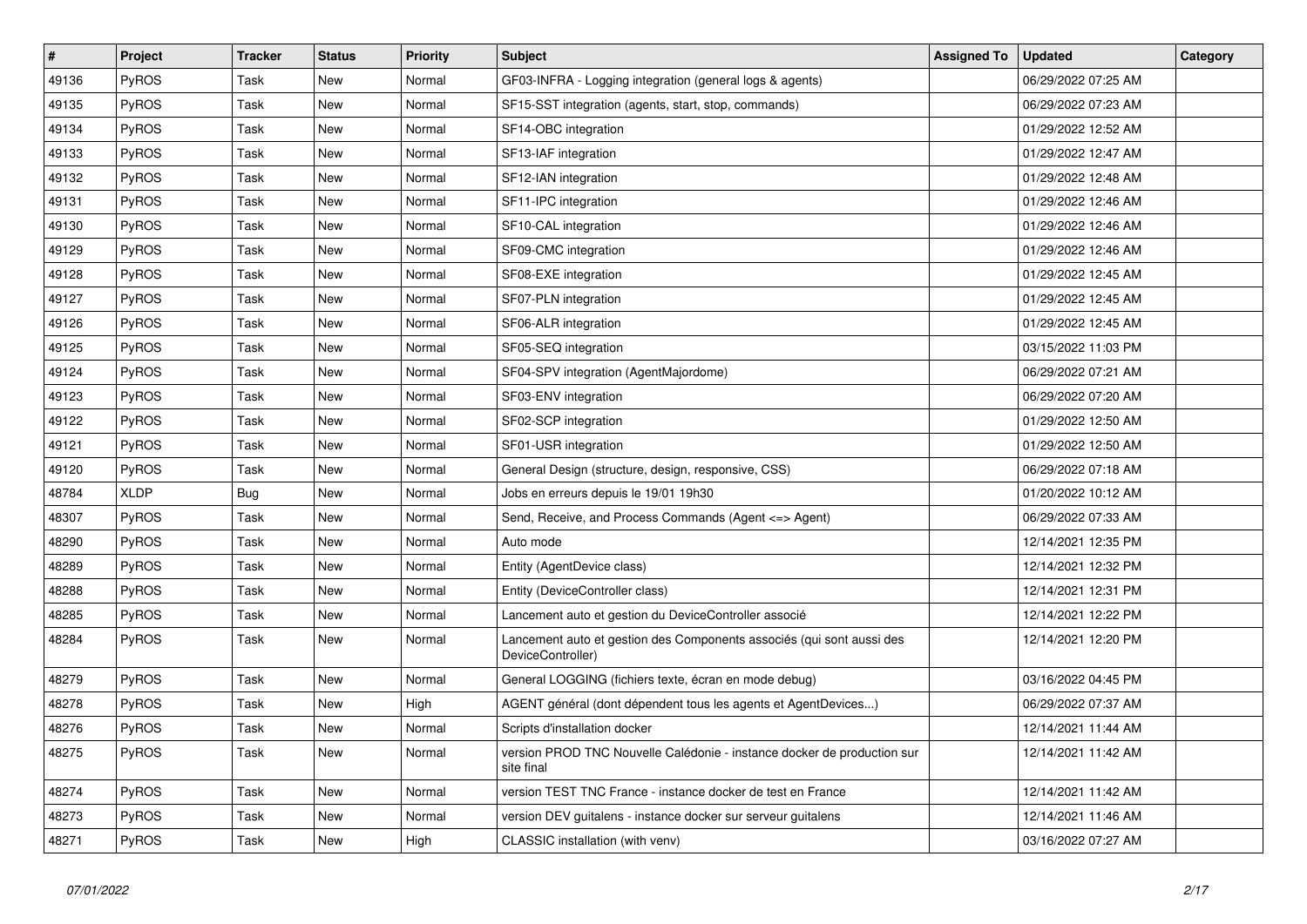| $\sharp$ | Project   | <b>Tracker</b> | <b>Status</b> | <b>Priority</b> | <b>Subject</b>                                                                                                 | <b>Assigned To</b> | <b>Updated</b>      | Category |
|----------|-----------|----------------|---------------|-----------------|----------------------------------------------------------------------------------------------------------------|--------------------|---------------------|----------|
| 48270    | PyROS     | Task           | New           | Normal          | SCRIPT INSTALL/UPDATE (PYROS/pyros.py) (uniquement pour la partie<br>install & update)                         |                    | 02/23/2022 05:57 PM |          |
| 48223    | LabInvent | Task           | New           | Normal          | instance perso (docker)                                                                                        |                    | 12/13/2021 11:08 AM |          |
| 48222    | LabInvent | Task           | <b>New</b>    | Normal          | (NEW func) Gérer Suivi d'un User                                                                               |                    | 12/13/2021 10:39 AM |          |
| 48005    | LabInvent | Task           | <b>New</b>    | Normal          | <b>Bugfix toutes les Deprecated Errors</b>                                                                     |                    | 12/06/2021 02:37 PM |          |
| 47966    | LabInvent | Task           | New           | Normal          | Ajouter test Commande (avec devis joint)                                                                       |                    | 11/30/2021 04:17 PM |          |
| 47962    | LabInvent | Task           | <b>New</b>    | Urgent          | (IRAP only) re-install inventirap avec php7                                                                    |                    | 11/30/2021 03:17 PM |          |
| 47960    | LabInvent | Task           | New           | Immediate       | <b>CHAMPS</b>                                                                                                  |                    | 01/19/2022 03:51 PM |          |
| 47959    | LabInvent | Task           | New           | Normal          | *** F - ENTITY - Fournisseurs                                                                                  |                    | 11/30/2021 12:57 PM |          |
| 47958    | LabInvent | Task           | <b>New</b>    | Normal          | delete (generic)                                                                                               |                    | 11/30/2021 12:47 PM |          |
| 47957    | LabInvent | Feature        | New           | Normal          | *** F - ENTITY - Les GROUPES (de User ou Materiel) : Thématique, Métier,<br>Projet, Site (+ Pole ou Service ?) |                    | 12/13/2021 11:12 AM |          |
| 47954    | LabInvent | Task           | <b>New</b>    | Normal          | 1 - CREATED                                                                                                    |                    | 11/30/2021 01:27 PM |          |
| 47953    | LabInvent | Task           | New           | Normal          | 2a - TOBEORDERED (optionnel)                                                                                   |                    | 11/30/2021 01:27 PM |          |
| 47952    | LabInvent | Task           | <b>New</b>    | High            | Ecran d'accueil à restructurer                                                                                 |                    | 11/30/2021 03:43 PM |          |
| 47951    | LabInvent | Feature        | New           | Normal          | *** F - Etiquettes & Imprimantes                                                                               |                    | 11/30/2021 01:42 PM |          |
| 47950    | LabInvent | Task           | <b>New</b>    | Normal          | DB complète à mettre à jour                                                                                    |                    | 11/30/2021 12:26 PM |          |
| 47947    | LabInvent | Task           | New           | High            | docker only                                                                                                    |                    | 12/13/2021 11:07 AM |          |
| 47946    | LabInvent | Task           | New           | Normal          | classic only                                                                                                   |                    | 12/03/2021 09:50 AM |          |
| 47945    | LabInvent | Task           | New           | Normal          | <b>ALL</b>                                                                                                     |                    | 11/30/2021 12:23 PM |          |
| 47942    | LabInvent | Task           | New           | High            | index (generic)                                                                                                |                    | 11/30/2021 03:48 PM |          |
| 47937    | LabInvent | Task           | <b>New</b>    | High            | Read (index & view) (generic ?)                                                                                |                    | 11/30/2021 03:48 PM |          |
| 47936    | LabInvent | Task           | <b>New</b>    | High            | 3-4 - TBO & ARCHIVED                                                                                           |                    | 11/30/2021 03:43 PM |          |
| 47935    | LabInvent | Task           | New           | Normal          | 2b - VALIDATED                                                                                                 |                    | 11/30/2021 01:27 PM |          |
| 47934    | LabInvent | Task           | New           | High            | LIFECYCLE (Status) : CREATED => (TBO) => VALIDATED => TBA =><br><b>ARCHIVED</b>                                |                    | 11/30/2021 03:43 PM |          |
| 47932    | LabInvent | Feature        | New           | Normal          | *** F - DOC (documentation)                                                                                    |                    | 11/30/2021 01:10 PM |          |
| 47930    | LabInvent | Task           | New           | Normal          | *** F - ENTITY - QrCode                                                                                        |                    | 11/30/2021 01:26 PM |          |
| 47927    | LabInvent | Task           | New           | High            | A gérer via fichier conf YAML                                                                                  |                    | 11/30/2021 03:47 PM |          |
| 47926    | LabInvent | Task           | New           | High            | Instance DEMO docker - à installer sur hyp2 puis sur VM pweb3                                                  |                    | 12/13/2021 11:07 AM |          |
| 47925    | LabInvent | Task           | New           | Normal          | (après cakephp v4) Passer à Php 8                                                                              |                    | 11/30/2021 11:48 AM |          |
| 47924    | LabInvent | Task           | New           | Normal          | (après 3.9) Passer à v4                                                                                        |                    | 11/30/2021 11:48 AM |          |
| 47922    | LabInvent | Task           | New           | Immediate       | Passer directement à v3.LAST (3.10.1)                                                                          |                    | 12/02/2021 04:45 PM |          |
| 47921    | LabInvent | Feature        | New           | Immediate       | *** F - Framework CakePhp                                                                                      |                    | 12/02/2021 04:45 PM |          |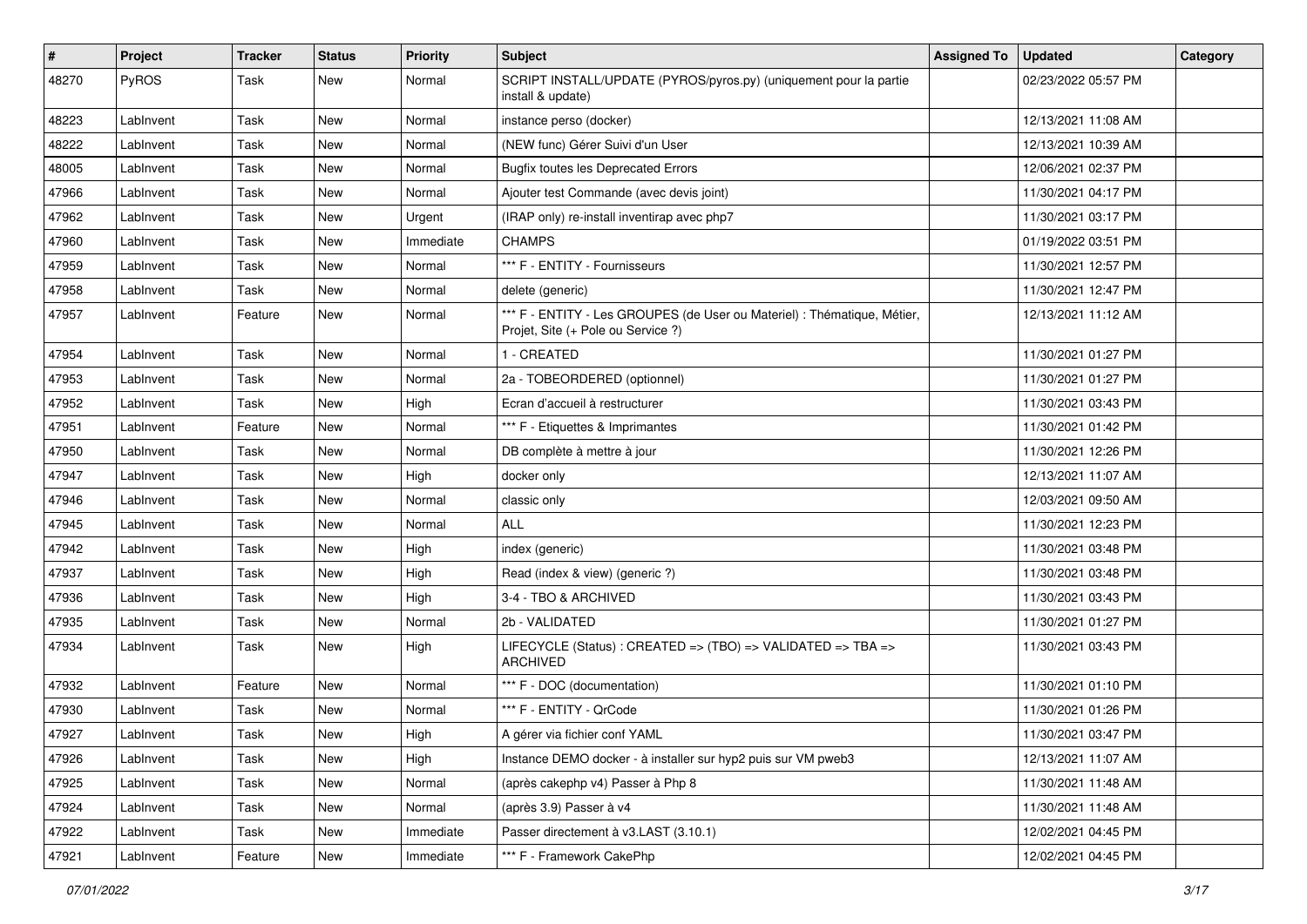| #     | Project   | <b>Tracker</b> | <b>Status</b> | <b>Priority</b> | <b>Subject</b>                                                                            | <b>Assigned To</b> | <b>Updated</b>      | Category |
|-------|-----------|----------------|---------------|-----------------|-------------------------------------------------------------------------------------------|--------------------|---------------------|----------|
| 47914 | LabInvent | Task           | <b>New</b>    | High            | index (generic)                                                                           |                    | 11/30/2021 03:50 PM |          |
| 47913 | LabInvent | Task           | New           | Normal          | ROLES (profils)                                                                           |                    | 11/30/2021 01:39 PM |          |
| 47912 | LabInvent | Task           | New           | High            | (VUE) Elements et Helper                                                                  |                    | 11/30/2021 03:51 PM |          |
| 47911 | LabInvent | Task           | New           | Normal          | Create/Update (add_edit generic)                                                          |                    | 11/30/2021 11:04 AM |          |
| 47907 | LabInvent | Task           | <b>New</b>    | Normal          | *** F - Config YAML (champs materiels) : champs obligatoires,<br>recommandés, ou readonly |                    | 11/30/2021 01:25 PM |          |
| 47906 | LabInvent | Task           | New           | Urgent          | Champs virtuels                                                                           |                    | 11/30/2021 03:50 PM |          |
| 47905 | LabInvent | Task           | New           | Urgent          | Read (index & view) (generic)                                                             |                    | 12/01/2021 11:21 AM |          |
| 47903 | LabInvent | Task           | <b>New</b>    | Urgent          | Rappels automatiques pour les suivis récurrents (périodiques)                             |                    | 12/01/2021 11:17 AM |          |
| 47901 | LabInvent | Task           | New           | Urgent          | Read (view & index)                                                                       |                    | 12/01/2021 11:17 AM |          |
| 47899 | LabInvent | Task           | New           | Urgent          | view (generic)                                                                            |                    | 12/01/2021 11:21 AM |          |
| 47897 | LabInvent | Task           | New           | High            | *** F - Stats (Users)                                                                     |                    | 11/30/2021 03:48 PM |          |
| 47895 | LabInvent | Feature        | New           | Normal          | *** F - ENTITY - Documents attachés (à Materiel ou Suivi)                                 |                    | 12/13/2021 11:09 AM |          |
| 47893 | LabInvent | Task           | New           | Normal          | Views                                                                                     |                    | 11/30/2021 01:21 PM |          |
| 47890 | LabInvent | Task           | <b>New</b>    | High            | Commander (demande achat)                                                                 |                    | 01/19/2022 03:48 PM |          |
| 47889 | LabInvent | Task           | New           | Normal          | Changer statut - setStatusTo*()                                                           |                    | 11/30/2021 01:19 PM |          |
| 47886 | LabInvent | Task           | New           | Urgent          | Notifications                                                                             |                    | 11/30/2021 03:45 PM |          |
| 47885 | LabInvent | Task           | New           | Normal          | filtrage (voir formulaire index)                                                          |                    | 11/30/2021 01:30 PM |          |
| 47884 | LabInvent | Task           | New           | High            | partitionnement par Site (besoin IP2I/LMA)                                                |                    | 11/30/2021 03:43 PM |          |
| 47883 | LabInvent | Task           | <b>New</b>    | Normal          | formulaire de recherche multi-critères                                                    |                    | 11/30/2021 01:30 PM |          |
| 47882 | LabInvent | Task           | New           | High            | Delete - delete                                                                           |                    | 11/30/2021 03:42 PM |          |
| 47881 | LabInvent | Task           | <b>New</b>    | High            | Read - view                                                                               |                    | 11/30/2021 03:42 PM |          |
| 47880 | LabInvent | Task           | <b>New</b>    | Normal          | Read - index                                                                              |                    | 11/30/2021 01:16 PM |          |
| 47879 | LabInvent | Task           | New           | High            | Create/Update - add edit                                                                  |                    | 11/30/2021 03:42 PM |          |
| 47878 | LabInvent | Task           | New           | High            | Autres                                                                                    |                    | 11/30/2021 03:44 PM |          |
| 47877 | LabInvent | Task           | New           | High            | find (search)                                                                             |                    | 11/30/2021 03:43 PM |          |
| 47876 | LabInvent | Task           | New           | High            | CRUD                                                                                      |                    | 11/30/2021 03:42 PM |          |
| 47875 | LabInvent | Feature        | New           | Urgent          | *** F - ENTITY GÉNÉRIQUE - Actions & Vues génériques (&<br>Refactorisation)               |                    | 12/01/2021 11:21 AM |          |
| 47874 | Lablnvent | Task           | New           | Urgent          | <b>Stats</b>                                                                              |                    | 11/30/2021 03:44 PM |          |
| 47873 | LabInvent | Task           | New           | Normal          | Model (Entity & Table)                                                                    |                    | 12/01/2021 09:37 AM |          |
| 47872 | LabInvent | Task           | New           | High            | Actions & Vues                                                                            |                    | 11/30/2021 03:42 PM |          |
| 47871 | LabInvent | Task           | New           | Normal          | Autorisations                                                                             |                    | 11/30/2021 01:29 PM |          |
| 47870 | LabInvent | Task           | New           | Normal          | Tests (Materiels)                                                                         |                    | 11/30/2021 03:38 PM |          |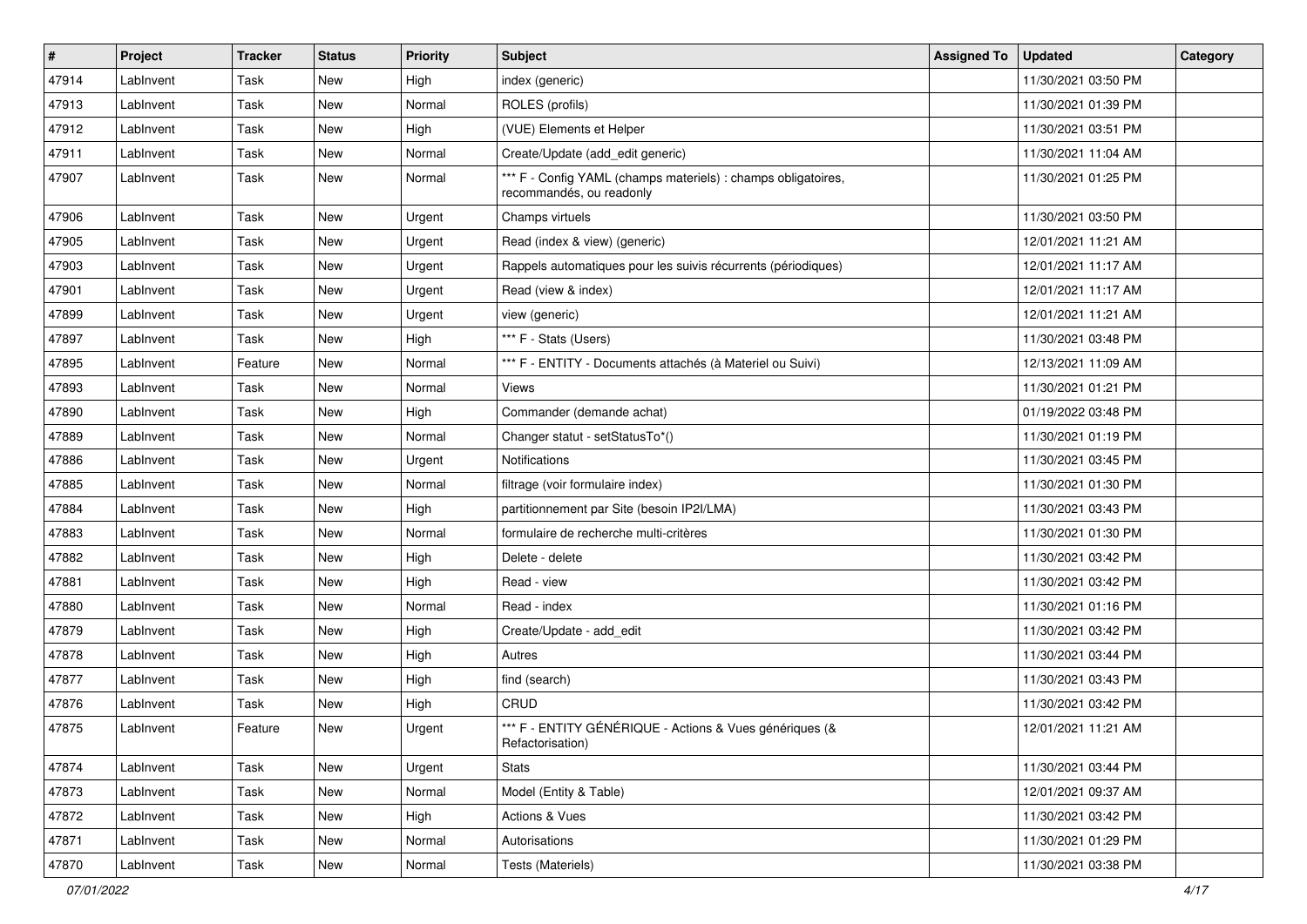| #     | <b>Project</b> | <b>Tracker</b> | <b>Status</b> | <b>Priority</b> | <b>Subject</b>                                                | <b>Assigned To</b> | <b>Updated</b>      | Category |
|-------|----------------|----------------|---------------|-----------------|---------------------------------------------------------------|--------------------|---------------------|----------|
| 47869 | LabInvent      | Feature        | New           | Normal          | *** F - Tests                                                 |                    | 12/06/2021 02:28 PM |          |
| 47868 | LabInvent      | Task           | <b>New</b>    | Normal          | *** F - Super Entité (AppController, AppTable)                |                    | 11/30/2021 01:34 PM |          |
| 47867 | LabInvent      | Task           | New           | High            | *** F - Autorisations (Users)                                 |                    | 11/30/2021 03:47 PM |          |
| 47866 | LabInvent      | Feature        | <b>New</b>    | Urgent          | *** F - Installation                                          |                    | 12/13/2021 11:08 AM |          |
| 47865 | LabInvent      | Feature        | <b>New</b>    | Normal          | *** F - Configuration générale                                |                    | 12/13/2021 11:06 AM |          |
| 47864 | LabInvent      | Feature        | New           | Normal          | *** F - ENTITY - Autres                                       |                    | 11/30/2021 12:57 PM |          |
| 47863 | LabInvent      | Feature        | <b>New</b>    | High            | *** F - ENTITY - Users                                        |                    | 11/30/2021 03:43 PM |          |
| 47862 | LabInvent      | Feature        | New           | Normal          | *** F - ENTITY - Prets (de Materiel)                          |                    | 12/13/2021 11:10 AM |          |
| 47861 | LabInvent      | Feature        | <b>New</b>    | Urgent          | *** F - ENTITY - Suivis (de Materiel ou User)                 |                    | 12/13/2021 11:10 AM |          |
| 47860 | LabInvent      | Feature        | <b>New</b>    | Immediate       | *** F - ENTITY - Materiels                                    |                    | 01/19/2022 03:51 PM |          |
| 47447 | <b>PyROS</b>   | Task           | New           | Normal          | (F05) ACTIONS (CRUD), VIEWS, and AUTHORIZATIONS               |                    | 02/23/2022 10:45 AM |          |
| 47446 | PyROS          | Task           | <b>New</b>    | Normal          | <b>DOSSIER SSI</b>                                            |                    | 10/11/2021 11:32 AM |          |
| 47445 | PyROS          | Task           | New           | Normal          | CAHIER DE RECETTE (NC)                                        |                    | 10/11/2021 11:31 AM |          |
| 47444 | PyROS          | Task           | <b>New</b>    | Normal          | MANUELS UTILISATION, INSTALLATION, ET MAINTENANCE             |                    | 10/11/2021 11:31 AM |          |
| 47443 | PyROS          | Task           | <b>New</b>    | Normal          | RAPPORT DES TESTS & VALIDATIONS (application du plan de test) |                    | 10/11/2021 11:31 AM |          |
| 47442 | <b>PyROS</b>   | Task           | New           | Normal          | PLAN DE TESTS ET DE VALIDATIONS                               |                    | 10/11/2021 11:33 AM |          |
| 47441 | PyROS          | Task           | <b>New</b>    | Normal          | DOSSIER DE DÉFINITION                                         |                    | 10/11/2021 11:32 AM |          |
| 47440 | PyROS          | Task           | <b>New</b>    | Normal          | <b>LIVRABLES</b>                                              |                    | 10/11/2021 11:29 AM |          |
| 47439 | PyROS          | Task           | New           | Normal          | PA et PK CNES                                                 |                    | 01/31/2022 11:29 AM |          |
| 47438 | PyROS          | Task           | New           | Normal          | PK5 (2023-06) - Doc LIVRABLES (et Présentations)              |                    | 10/11/2021 11:26 AM |          |
| 47437 | <b>PyROS</b>   | Task           | New           | Normal          | PA4.1 (2023-05) - Présentations et Rapport Avancement         |                    | 10/11/2021 11:25 AM |          |
| 47436 | PyROS          | Task           | <b>New</b>    | Normal          | PK4 (2023-02) - Doc LIVRABLES (et Présentations)              |                    | 10/11/2021 11:23 AM |          |
| 47435 | PyROS          | Task           | <b>New</b>    | Normal          | PA3.2 (2023-02) - Présentations et Rapport Avancement         |                    | 10/11/2021 11:22 AM |          |
| 47433 | <b>PyROS</b>   | Task           | New           | Normal          | PA3.1 (2023-01) - Présentations et Rapport Avancement         |                    | 10/11/2021 11:22 AM |          |
| 47432 | PyROS          | Task           | <b>New</b>    | Normal          | PK3 (2023-01) - Doc LIVRABLES (et Présentations)              |                    | 10/11/2021 11:20 AM |          |
| 47431 | <b>PyROS</b>   | Task           | New           | Normal          | PA2.2 (2022-10) - Présentations et Rapport Avancement         |                    | 10/11/2021 11:19 AM |          |
| 47430 | PyROS          | Task           | <b>New</b>    | Normal          | PA2.1 (2022-08) - Présentations et Rapport Avancement         |                    | 10/11/2021 11:18 AM |          |
| 47428 | PyROS          | Task           | New           | Normal          | PK2 (2022-06) - Présentations + RA + Doc LIVRABLES            |                    | 01/31/2022 11:34 AM |          |
| 47419 | <b>PyROS</b>   | Task           | New           | Normal          | F16 FUNCTIONAL Tests                                          |                    | 10/11/2021 10:11 AM |          |
| 47418 | PyROS          | Task           | New           | Normal          | F15 FUNCTIONAL Tests                                          |                    | 10/11/2021 10:11 AM |          |
| 47416 | <b>PyROS</b>   | Task           | New           | Normal          | F13 FUNCTIONAL Tests                                          |                    | 10/11/2021 10:11 AM |          |
| 47415 | PyROS          | Task           | New           | Normal          | <b>F12 FUNCTIONAL Tests</b>                                   |                    | 10/11/2021 10:11 AM |          |
| 47414 | PyROS          | Task           | New           | Normal          | F11 FUNCTIONAL Tests                                          |                    | 10/11/2021 10:10 AM |          |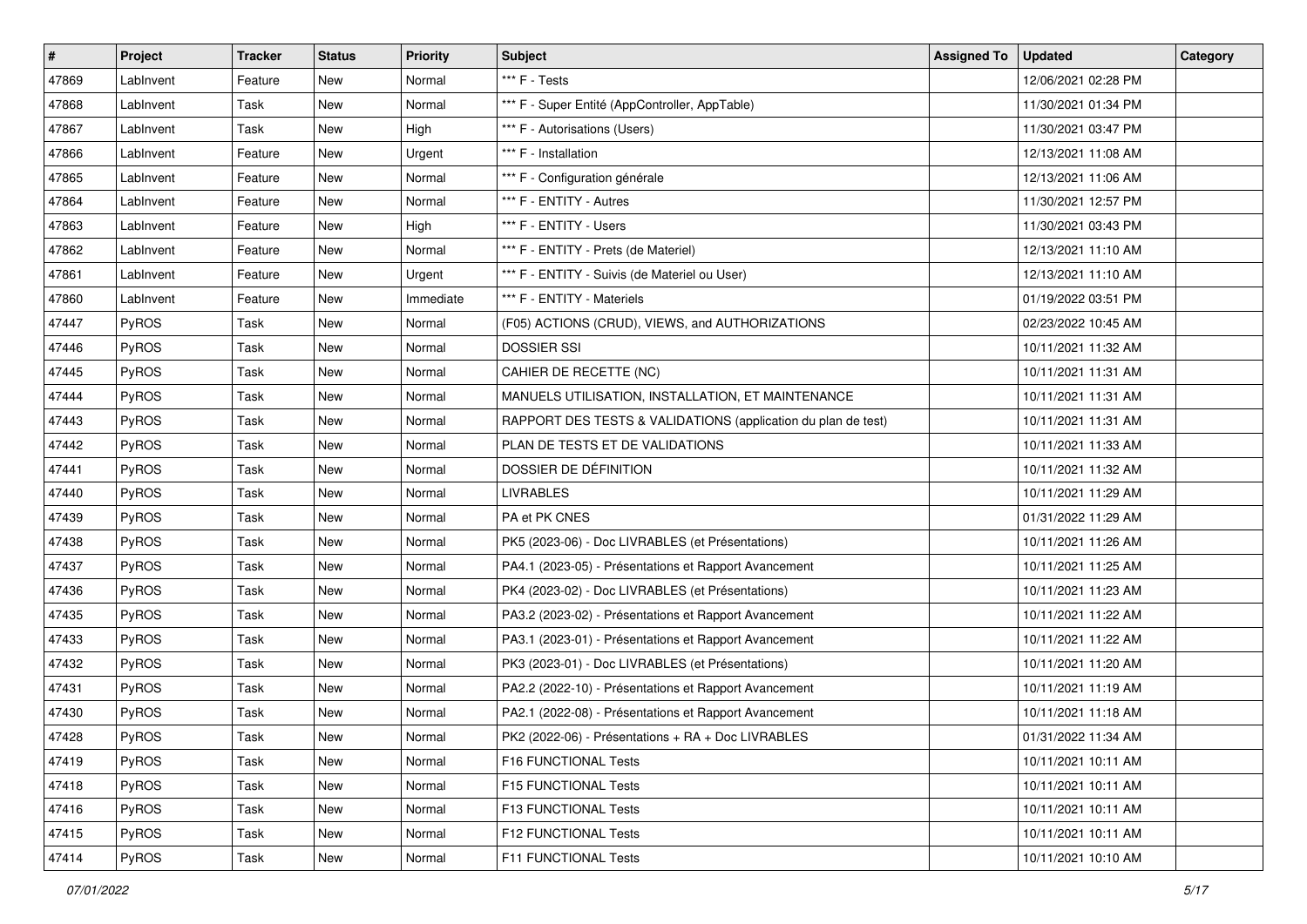| $\vert$ # | Project      | <b>Tracker</b> | <b>Status</b> | Priority | <b>Subject</b>                                                                              | <b>Assigned To</b> | <b>Updated</b>      | Category |
|-----------|--------------|----------------|---------------|----------|---------------------------------------------------------------------------------------------|--------------------|---------------------|----------|
| 47413     | PyROS        | Task           | New           | Normal   | F10 FUNCTIONAL Tests                                                                        |                    | 10/11/2021 10:10 AM |          |
| 47412     | PyROS        | Task           | In progress   | Normal   | F09 Tests                                                                                   |                    | 10/12/2021 03:01 PM |          |
| 47411     | PyROS        | Task           | New           | Normal   | <b>F08 FUNCTIONAL Tests</b>                                                                 |                    | 10/11/2021 10:10 AM |          |
| 47410     | PyROS        | Task           | New           | Normal   | <b>F07 FUNCTIONAL Tests</b>                                                                 |                    | 10/11/2021 10:10 AM |          |
| 47409     | PyROS        | Task           | New           | Normal   | <b>F06 FUNCTIONAL Tests</b>                                                                 |                    | 10/11/2021 10:10 AM |          |
| 47408     | PyROS        | Task           | In progress   | Normal   | F05 Tests                                                                                   |                    | 10/12/2021 03:00 PM |          |
| 47407     | PyROS        | Task           | In progress   | Normal   | F04 Tests                                                                                   |                    | 10/12/2021 03:00 PM |          |
| 47406     | PyROS        | Task           | In progress   | Normal   | F03 Tests                                                                                   |                    | 10/12/2021 03:00 PM |          |
| 47405     | PyROS        | Task           | In progress   | Normal   | F02 Tests                                                                                   |                    | 10/12/2021 02:59 PM |          |
| 47403     | PyROS        | Task           | New           | Normal   | HIGH LEVEL FUNCTION TESTS - Transversal functionalities TESTs<br>involving several features |                    | 10/11/2021 10:08 AM |          |
| 47402     | PyROS        | Task           | <b>New</b>    | Normal   | INTEGRATION TESTS - FEATURES integration tests with each other                              |                    | 10/11/2021 10:07 AM |          |
| 47401     | PyROS        | Task           | New           | Normal   | FUNCTIONAL TESTS - Each FEATURE functional tests                                            |                    | 10/11/2021 11:42 AM |          |
| 47393     | PyROS        | Task           | New           | Normal   | Device Config file (cf F14)                                                                 |                    | 12/14/2021 12:33 PM |          |
| 47392     | PyROS        | Task           | <b>New</b>    | Normal   | Device Commands Grammar (Generic & Native)                                                  |                    | 12/14/2021 12:32 PM |          |
| 47391     | PyROS        | Task           | New           | Normal   | Device Simulator (DeviceSimulator)                                                          |                    | 12/14/2021 12:32 PM |          |
| 47390     | PyROS        | Task           | New           | Normal   | Device Agent (AgentDevice) (de type Agent)                                                  |                    | 12/14/2021 12:32 PM |          |
| 47389     | PyROS        | Task           | New           | Normal   | Device Controller (DeviceController)                                                        |                    | 12/14/2021 12:29 PM |          |
| 47388     | PyROS        | Task           | <b>New</b>    | High     | (F14) ENTITIES - definition & implementation - CONFIG FILES                                 |                    | 01/29/2022 01:25 AM |          |
| 47387     | PyROS        | Task           | <b>New</b>    | Normal   | (F14) CRUD config                                                                           |                    | 01/29/2022 01:24 AM |          |
| 47386     | PyROS        | Task           | New           | Normal   | (F03) Initial data (fixture)                                                                |                    | 12/15/2021 07:32 AM |          |
| 47375     | PyROS        | Task           | <b>New</b>    | Normal   | Association quota SP                                                                        |                    | 10/11/2021 10:37 AM |          |
| 46790     | PyROS        | Task           | New           | Normal   | F16 - EXIGENCES satisfaites (+ tests mis à jour)                                            |                    | 09/14/2021 02:47 PM |          |
| 46789     | <b>PyROS</b> | Task           | New           | Normal   | F15 - EXIGENCES satisfaites (+ tests mis à jour)                                            |                    | 09/14/2021 02:47 PM |          |
| 46788     | PyROS        | Task           | New           | Normal   | (F14) EXIGENCES satisfaites (+ tests mis à jour)                                            |                    | 01/29/2022 01:24 AM |          |
| 46787     | PyROS        | Task           | New           | Normal   | (F09) REQUIREMENTS validated (+ tests udpated)                                              |                    | 12/14/2021 12:18 PM |          |
| 46786     | PyROS        | Task           | <b>New</b>    | Normal   | F08 - EXIGENCES satisfaites (+ tests mis à jour)                                            |                    | 09/14/2021 02:45 PM |          |
| 46785     | PyROS        | Task           | New           | Normal   | F07 - EXIGENCES satisfaites (+ tests mis à jour)                                            |                    | 09/14/2021 02:44 PM |          |
| 46783     | PyROS        | Task           | New           | Normal   | F04 - EXIGENCES satisfaites (+ tests mis à jour)                                            |                    | 09/14/2021 02:43 PM |          |
| 46782     | PyROS        | Task           | New           | Normal   | F03 - EXIGENCES satisfaites (+ tests mis à jour)                                            |                    | 09/14/2021 02:43 PM |          |
| 46781     | PyROS        | Task           | New           | Normal   | (F02) EXIGENCES satisfaites (+ tests mis à jour)                                            |                    | 01/29/2022 01:27 AM |          |
| 46780     | PyROS        | Task           | New           | Normal   | (F01) EXIGENCES satisfaites (+ tests mis à jour)                                            |                    | 10/08/2021 06:01 PM |          |
| 45818     | PyROS        | Task           | New           | Normal   | (F14) TESTS to validate this feature                                                        |                    | 08/09/2021 10:43 AM |          |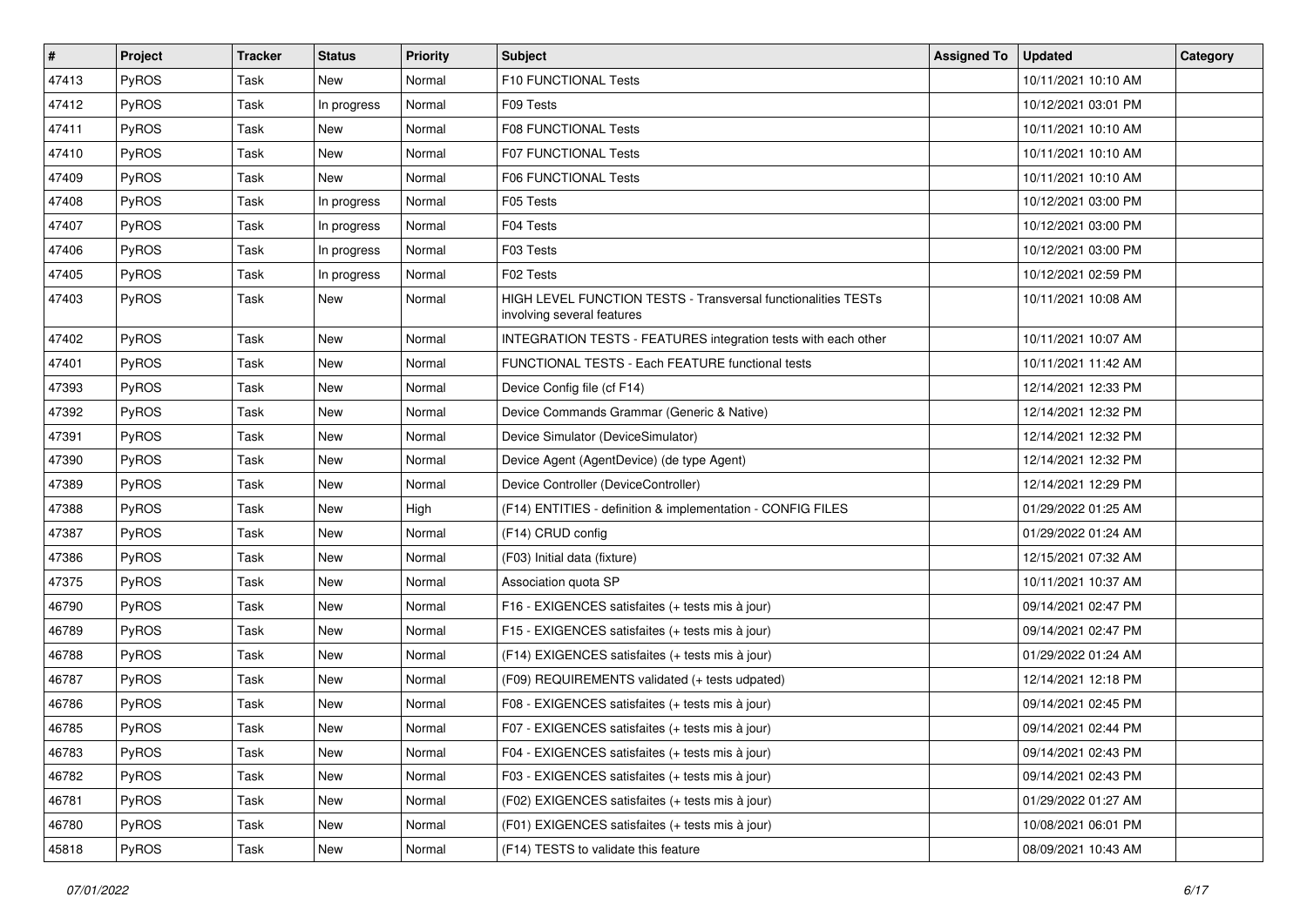| #     | <b>Project</b> | <b>Tracker</b> | <b>Status</b> | <b>Priority</b> | <b>Subject</b>                                                                              | <b>Assigned To</b> | <b>Updated</b>      | Category |
|-------|----------------|----------------|---------------|-----------------|---------------------------------------------------------------------------------------------|--------------------|---------------------|----------|
| 45816 | PyROS          | Task           | <b>New</b>    | Normal          | <b>SP Delete</b>                                                                            |                    | 10/28/2021 08:35 AM |          |
| 45815 | PyROS          | Task           | New           | Normal          | test_SCP_manage_quota                                                                       |                    | 09/22/2021 04:47 PM |          |
| 45811 | <b>PyROS</b>   | Task           | New           | Normal          | SP update                                                                                   |                    | 11/03/2021 09:16 AM |          |
| 45810 | PyROS          | Task           | New           | Normal          | SP Read (view list and view 1)                                                              |                    | 10/27/2021 02:47 PM |          |
| 45809 | PyROS          | Task           | New           | Normal          | <b>SP Create</b>                                                                            |                    | 10/27/2021 08:42 AM |          |
| 45791 | PyROS          | Task           | New           | Normal          | PA1.1 (2022-03) - Présentations et Rapport Avancement                                       |                    | 10/11/2021 11:14 AM |          |
| 45790 | PyROS          | Task           | <b>New</b>    | Normal          | PK1 (2022-01) - Présentations + RA + Doc LIVRABLES                                          |                    | 01/31/2022 11:33 AM |          |
| 45781 | <b>PyROS</b>   | Task           | In progress   | Normal          | Documentation et Présentations pour les PA et PK CNES                                       |                    | 01/31/2022 11:32 AM |          |
| 45776 | PyROS          | Task           | New           | Normal          | <b>Test User Delete</b>                                                                     |                    | 08/13/2021 01:46 PM |          |
| 45772 | PyROS          | Task           | New           | Normal          | Test User Read (view list and view 1)                                                       |                    | 08/13/2021 01:51 PM |          |
| 45766 | PyROS          | Task           | New           | Normal          | <b>Test User Update</b>                                                                     |                    | 08/13/2021 01:53 PM |          |
| 45762 | PyROS          | Task           | New           | Normal          | <b>Test User Connexion</b>                                                                  |                    | 08/13/2021 01:55 PM |          |
| 45761 | PyROS          | Task           | New           | Normal          | Test User Create (registration)                                                             |                    | 08/13/2021 01:54 PM |          |
| 45756 | PyROS          | Task           | New           | Normal          | QUOTA & PRIO - Gestion du quota et de la priorité                                           |                    | 10/11/2021 10:35 AM |          |
| 45749 | PyROS          | Task           | In progress   | Normal          | Gérer le retrait et le retour d'un device (panne, désactiver/réactiver un<br>device)        |                    | 08/09/2021 10:42 AM |          |
| 45748 | PyROS          | Task           | New           | Normal          | Définir Accesseurs (getX())                                                                 |                    | 01/29/2022 01:21 AM |          |
| 45556 | PyROS          | Task           | New           | Normal          | User activation/deactivation                                                                |                    | 06/25/2021 08:18 AM |          |
| 45552 | PyROS          | Task           | New           | Normal          | General configuration integration                                                           |                    | 03/15/2022 11:15 PM |          |
| 45485 | PyROS          | Feature        | New           | High            | **** D0 - GENERAL, ADMINISTRATIVE & TECHNICAL                                               |                    | 03/16/2022 04:53 PM |          |
| 45484 | PyROS          | Feature        | New           | Normal          | **** D5 - Images management (L1-L2)                                                         |                    | 02/02/2022 02:36 PM |          |
| 45483 | PyROS          | Feature        | New           | High            | **** D4 - Images production (L0)                                                            |                    | 03/16/2022 07:28 AM |          |
| 45482 | PyROS          | Feature        | <b>New</b>    | High            | **** D3 - Sequences submission & plannig                                                    |                    | 02/22/2022 03:01 PM |          |
| 45481 | PyROS          | Feature        | New           | Normal          | **** D2 - Users & Programs                                                                  |                    | 03/29/2022 09:17 AM |          |
| 45480 | PyROS          | Feature        | New           | High            | **** D1 - System Security & Control                                                         |                    | 06/29/2022 07:39 AM |          |
| 45452 | <b>PyROS</b>   | Story          | New           | Normal          | *** REQ-0XX REQUIREMENTS FROM CNES (PR)                                                     |                    | 06/14/2021 01:17 PM |          |
| 45346 | PyROS          | Task           | New           | Normal          | (F10) ENTITIES - Initial data (fixture)                                                     |                    | 06/03/2021 09:17 AM |          |
| 45295 | PyROS          | Task           | New           | Normal          | Create DARK files (acquisition)                                                             |                    | 05/27/2021 11:22 AM |          |
| 45294 | PyROS          | Task           | New           | Normal          | Create BIAS files (acquisition)                                                             |                    | 05/27/2021 11:22 AM |          |
| 45293 | PyROS          | Task           | New           | Normal          | Create FLAT files (acquisition)                                                             |                    | 05/27/2021 11:21 AM |          |
| 45292 | PyROS          | Task           | New           | Normal          | (F10) TESTS to validate this feature                                                        |                    | 05/27/2021 11:11 AM |          |
| 45291 | PyROS          | Task           | New           | Normal          | (F10) AUTHORIZATIONS for this feature (who can do what) : documentation<br>& implementation |                    | 06/08/2021 08:19 AM |          |
| 45290 | PyROS          | Task           | New           | Normal          | (F10) ENTITIES - definition & implementation                                                |                    | 06/03/2021 09:17 AM |          |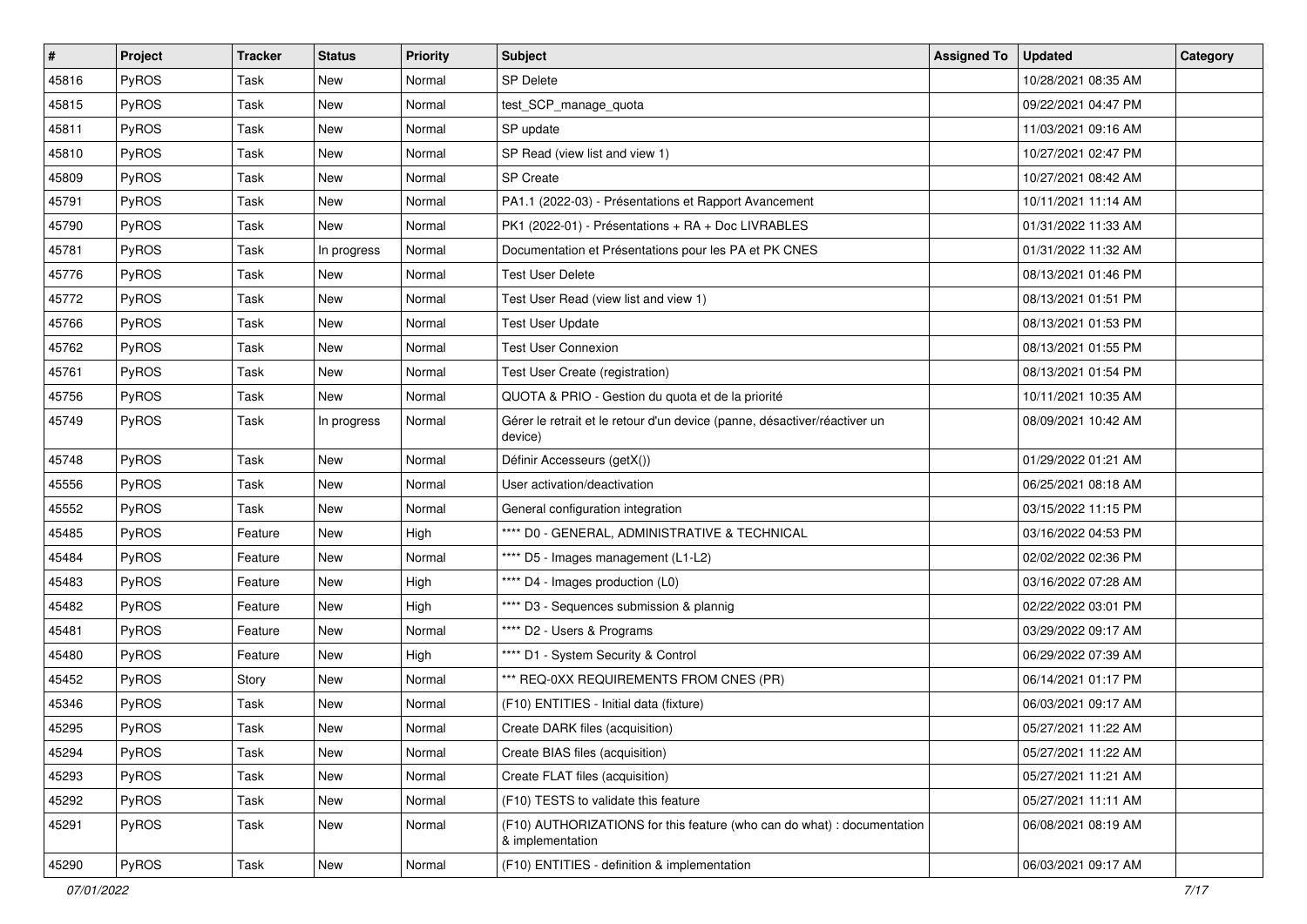| #     | Project      | <b>Tracker</b> | <b>Status</b> | <b>Priority</b> | Subject                                                                                                                 | <b>Assigned To</b> | <b>Updated</b>      | Category |
|-------|--------------|----------------|---------------|-----------------|-------------------------------------------------------------------------------------------------------------------------|--------------------|---------------------|----------|
| 45195 | PyROS        | Story          | New           | Normal          | REQ-122 Page information état agent                                                                                     |                    | 05/12/2021 12:18 PM |          |
| 45194 | PyROS        | Story          | New           | Normal          | REQ-121 Limiter le nombre d'essais de connexion d'un utilisateur                                                        |                    | 05/12/2021 12:17 PM |          |
| 45193 | <b>PyROS</b> | Story          | New           | Normal          | REQ-120 Pages web dédiées pour gérer différents besoins                                                                 |                    | 05/12/2021 12:17 PM |          |
| 45192 | PyROS        | Story          | New           | Normal          | REQ-119 Analyse images : le service de traitement d'images doit être<br>interopérable (à distance, par service externe) |                    | 05/12/2021 12:17 PM |          |
| 45191 | PyROS        | Story          | New           | Normal          | REQ-118 Avoir un obturateur sur les caméras (Utile pour faire les Dark)                                                 |                    | 05/12/2021 12:16 PM |          |
| 45190 | PyROS        | Story          | New           | Normal          | REQ-117 Calibration : génération des images de calibration en fonction du<br>temps (DBF) (Dark dépend du temps pose)    |                    | 05/12/2021 12:16 PM |          |
| 45189 | <b>PyROS</b> | Story          | New           | Normal          | REQ-116 Calibration astro : trouver une solution quand l'image est distendue<br>(distortion)                            |                    | 05/12/2021 12:16 PM |          |
| 45188 | PyROS        | Story          | New           | Normal          | REQ-115 Calibration: traiter efficacement les fichiers de calibration DBF<br>(dark, bias, flat)                         |                    | 05/12/2021 12:15 PM |          |
| 45187 | PyROS        | Story          | <b>New</b>    | Normal          | REQ-114 Planification des séquences : Equité                                                                            |                    | 05/12/2021 12:15 PM |          |
| 45186 | <b>PyROS</b> | Story          | <b>New</b>    | Normal          | REQ-113 Planification des séquences : Efficacité, efficience                                                            |                    | 05/12/2021 12:15 PM |          |
| 45185 | PyROS        | Story          | New           | Normal          | REQ-112 Planification des séquences : Flexibilité                                                                       |                    | 05/12/2021 12:14 PM |          |
| 45184 | PyROS        | Story          | New           | Normal          | REQ-111 Mise en sécurité automatique en cas de cyclone                                                                  |                    | 03/16/2022 04:38 PM |          |
| 45183 | PyROS        | Story          | New           | Normal          | REQ-110 Arrêt et redémarrage automatique en cas de coupure électrique                                                   |                    | 03/16/2022 04:38 PM |          |
| 45182 | PyROS        | Story          | New           | Normal          | REQ-109 Afficher infos utiles sur les requetes/séquences                                                                |                    | 05/12/2021 12:13 PM |          |
| 45181 | PyROS        | Story          | New           | Normal          | REQ-108 Pouvoir déposer dans différents systèmes de coordonnées                                                         |                    | 02/22/2022 04:38 PM |          |
| 45180 | <b>PyROS</b> | Story          | New           | Normal          | REQ-107 Suivi complet d'une requête, depuis son dépot, jusqu'à son<br>exécution, en passant par sa planification        |                    | 05/12/2021 12:12 PM |          |
| 45179 | PyROS        | Story          | New           | Normal          | REQ-106 Requete appartient à un SP (lié à un PI qui est lié à des users)                                                |                    | 05/12/2021 12:12 PM |          |
| 45178 | PyROS        | Story          | New           | Normal          | REQ-105 Pouvoir enlever une séquence (scène) déposée pour en déposer<br>une autre                                       |                    | 05/12/2021 12:11 PM |          |
| 45177 | PyROS        | Story          | New           | Normal          | REQ-104 Rôles utilisateurs (profils)                                                                                    |                    | 05/12/2021 12:11 PM |          |
| 45176 | PyROS        | Story          | New           | Normal          | REQ-103 Connexion unique pour accéder à tous les services, si possible via<br>annuaire LDAP                             |                    | 05/12/2021 12:10 PM |          |
| 45175 | PyROS        | Story          | New           | Normal          | REQ-102 Surveillance et sécurisation de la BD                                                                           |                    | 03/16/2022 04:38 PM |          |
| 45174 | <b>PyROS</b> | Story          | New           | Normal          | REQ-213 Sauvegarde temporaire des images brutes pour opérations de<br>maintenance                                       |                    | 05/12/2021 12:01 PM |          |
| 45173 | PyROS        | Story          | New           | Normal          | REQ-212 Espace privé pour extensions et déploiement sans git                                                            |                    | 05/12/2021 12:00 PM |          |
| 45172 | PyROS        | Story          | New           | Normal          | REQ-211 Allsky scan                                                                                                     |                    | 05/12/2021 11:58 AM |          |
| 45171 | PyROS        | Story          | New           | Normal          | REQ-210 Affichage contenu BD                                                                                            |                    | 05/12/2021 11:58 AM |          |
| 45170 | PyROS        | Story          | New           | Normal          | REQ-209 Lecture des logs                                                                                                |                    | 05/12/2021 11:58 AM |          |
| 45169 | PyROS        | Story          | New           | Normal          | REQ-208 Lecture et téléchargement des images                                                                            |                    | 05/12/2021 11:57 AM |          |
| 45168 | PyROS        | Story          | New           | Normal          | REQ-207 Rapports de synthèse, outils de monitoring                                                                      |                    | 05/12/2021 11:57 AM |          |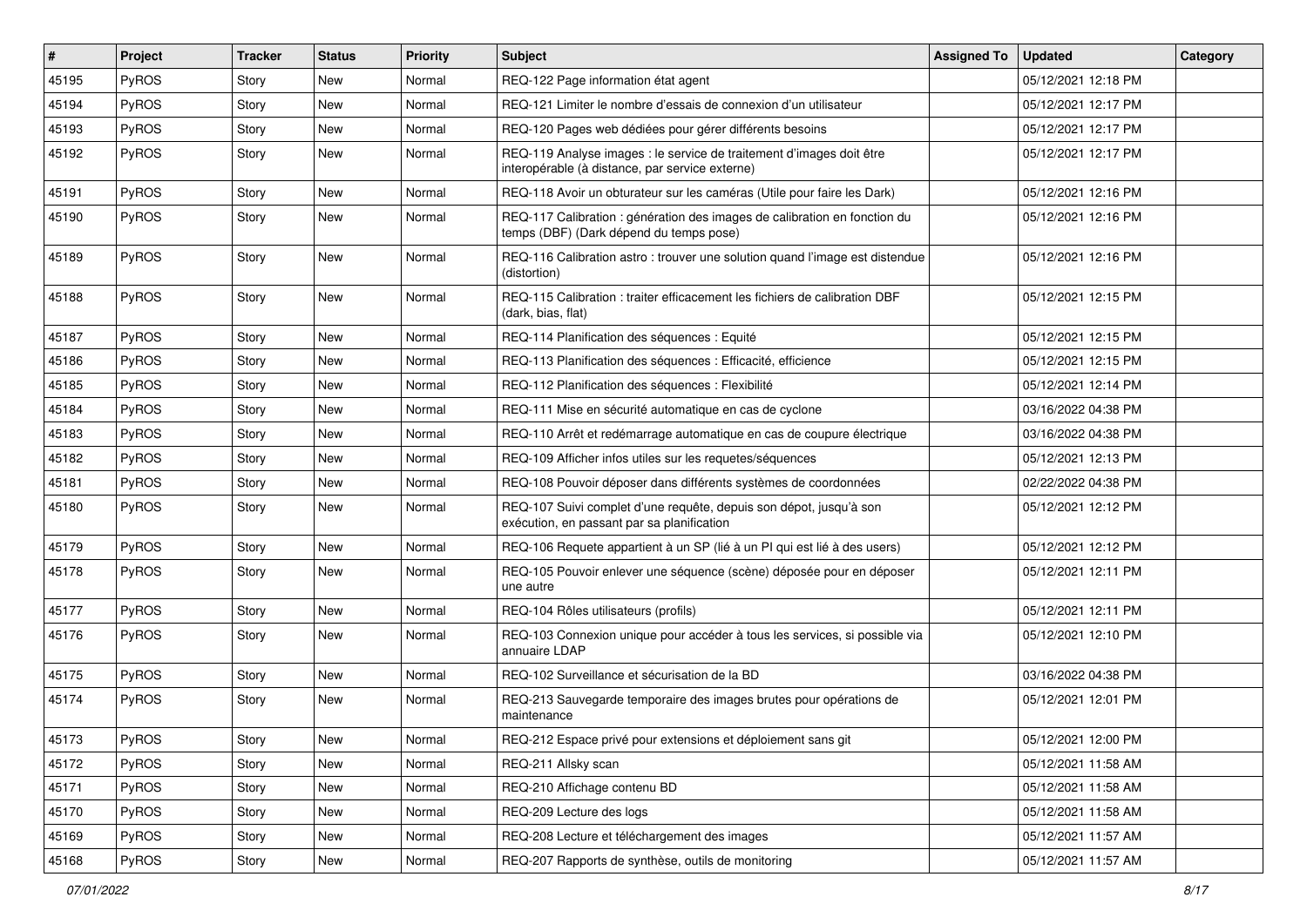| $\vert$ # | <b>Project</b> | <b>Tracker</b> | <b>Status</b> | Priority | <b>Subject</b>                                                            | <b>Assigned To</b> | <b>Updated</b>      | Category |
|-----------|----------------|----------------|---------------|----------|---------------------------------------------------------------------------|--------------------|---------------------|----------|
| 45167     | PyROS          | Story          | New           | Normal   | REQ-206 Espace mutualisé (comme CADOR)                                    |                    | 05/12/2021 11:57 AM |          |
| 45166     | PyROS          | Story          | New           | Normal   | REQ-205 Bandeau en haut de pages pour messages d'info ou<br>avertissement |                    | 05/12/2021 11:56 AM |          |
| 45165     | PyROS          | Story          | New           | Normal   | REQ-204 Architecture site, différents espaces selon les roles             |                    | 05/12/2021 11:56 AM |          |
| 45164     | PyROS          | Story          | <b>New</b>    | Normal   | REQ-203 GUI multilingue (choix de la langue)                              |                    | 05/12/2021 11:55 AM |          |
| 45163     | PyROS          | Story          | New           | Normal   | REQ-013 PYROS-10 ordonnancement temps réel                                |                    | 07/01/2021 08:30 AM |          |
| 45162     | PyROS          | Story          | New           | Normal   | REQ-014 PYROS-10 priorité et quotas utilisateurs                          |                    | 07/01/2021 08:29 AM |          |
| 45161     | PyROS          | Story          | New           | Normal   | REQ-011 PYROS-10 ordonnanceur sur chaque télescope                        |                    | 07/01/2021 08:29 AM |          |
| 45160     | PyROS          | Story          | New           | Normal   | REQ-012 PYROS-10 limiter les temps morts entre requêtes                   |                    | 05/12/2021 10:47 AM |          |
| 45159     | PyROS          | Story          | New           | Normal   | REQ-003 Interface avec les données CNRS de manière authentifiée           |                    | 05/12/2021 10:46 AM |          |
| 45158     | <b>PyROS</b>   | Story          | New           | Normal   | REQ-006 Notification de changement d'état d'une requête                   |                    | 05/12/2021 10:45 AM |          |
| 45157     | PyROS          | Story          | New           | Normal   | REQ-002 Déclenchement des jobs sur déclenchement au lieu de scrutation    |                    | 05/12/2021 11:46 AM |          |
| 45156     | PyROS          | Story          | New           | Normal   | REQ-004 POC GTRS et websocket                                             |                    | 05/12/2021 11:45 AM |          |
| 45155     | PyROS          | Story          | <b>New</b>    | Normal   | REQ-001 planification de tâches récurrentes                               |                    | 05/12/2021 10:44 AM |          |
| 45154     | PyROS          | Story          | New           | Normal   | REQ-070 SSI_010 Spécifications techniques SSI                             |                    | 03/16/2022 04:42 PM |          |
| 45153     | <b>PyROS</b>   | Story          | New           | Normal   | REQ-051 Sécurité des systèmes informatique (SSI)                          |                    | 03/16/2022 04:44 PM |          |
| 45152     | PyROS          | Story          | New           | Normal   | REQ-068 ACCEPT 010 Plan de validation et d'essai                          |                    | 05/12/2021 10:42 AM |          |
| 45151     | PyROS          | Story          | New           | Normal   | REQ-069 Plan de validation et d'essai                                     |                    | 05/12/2021 10:42 AM |          |
| 45150     | PyROS          | Story          | New           | Normal   | REQ-066 QUALIF_030 Exigence                                               |                    | 05/12/2021 10:41 AM |          |
| 45149     | PyROS          | Story          | New           | Normal   | REQ-067 Qualification des exigences                                       |                    | 05/12/2021 10:41 AM |          |
| 45148     | PyROS          | Story          | New           | Normal   | REQ-063 Qualification opérationnelle                                      |                    | 05/12/2021 10:40 AM |          |
| 45147     | PyROS          | Story          | New           | Normal   | REQ-059 Qualification technique                                           |                    | 05/12/2021 10:40 AM |          |
| 45146     | PyROS          | Story          | New           | Normal   | REQ-064 Déploiement                                                       |                    | 05/12/2021 10:39 AM |          |
| 45145     | PyROS          | Story          | New           | Normal   | REQ-062 QUALIF_020 Qualification opérationnelle                           |                    | 05/12/2021 10:39 AM |          |
| 45144     | PyROS          | Story          | New           | Normal   | REQ-060 JUSTIF_010 Justification de la définition                         |                    | 05/12/2021 10:38 AM |          |
| 45143     | <b>PyROS</b>   | Story          | New           | Normal   | REQ-061 Justification de la définition                                    |                    | 05/12/2021 10:37 AM |          |
| 45142     | PyROS          | Story          | New           | Normal   | REQ-058 QUALIF_010 Qualification technique                                |                    | 05/12/2021 10:37 AM |          |
| 45141     | PyROS          | Story          | New           | Normal   | REQ-056 INTERFACE_010 Interfaçage avec PyROS                              |                    | 05/12/2021 10:36 AM |          |
| 45140     | PyROS          | Story          | New           | Normal   | REQ-057 Interfacage avec TAROT NC                                         |                    | 05/12/2021 10:36 AM |          |
| 45139     | PyROS          | Story          | New           | Normal   | REQ-054 Documentation et Formation                                        |                    | 05/12/2021 10:35 AM |          |
| 45138     | PyROS          | Story          | New           | Normal   | REQ-055 ERGO_040 Documentation                                            |                    | 05/12/2021 10:35 AM |          |
| 45137     | PyROS          | Story          | New           | Normal   | REQ-053 ERGO 030 Formation                                                |                    | 05/12/2021 10:35 AM |          |
| 45136     | PyROS          | Story          | New           | Normal   | REQ-052 ERGO_020 Operabilité                                              |                    | 05/12/2021 10:34 AM |          |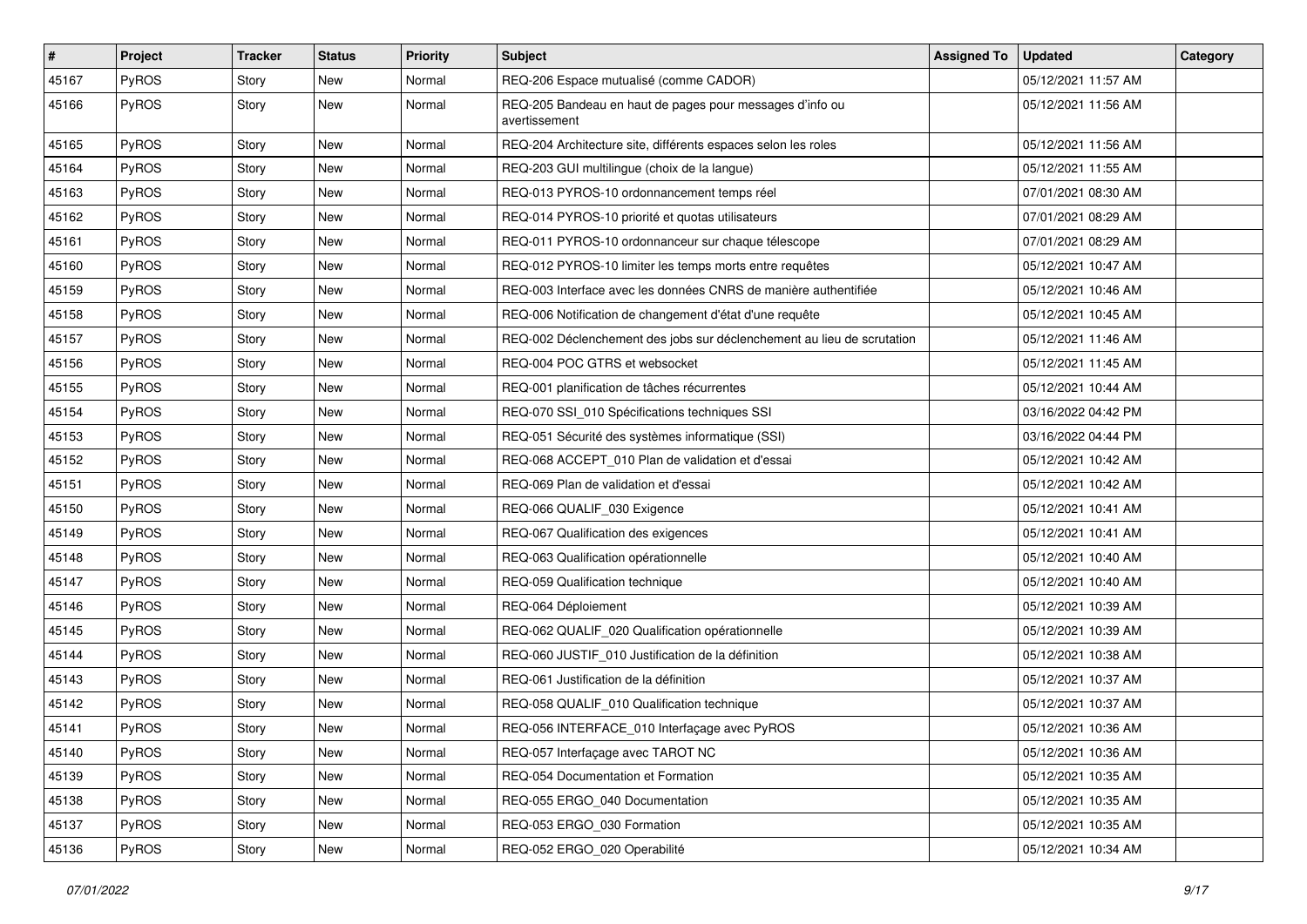| $\vert$ # | Project | <b>Tracker</b> | <b>Status</b> | <b>Priority</b> | <b>Subject</b>                                                                          | <b>Assigned To</b> | <b>Updated</b>      | Category |
|-----------|---------|----------------|---------------|-----------------|-----------------------------------------------------------------------------------------|--------------------|---------------------|----------|
| 45135     | PyROS   | Story          | New           | Normal          | REQ-050 SURETE_260 Système informatique (SSI)                                           |                    | 03/16/2022 04:42 PM |          |
| 45134     | PyROS   | Story          | New           | Normal          | REQ-043 SURETE_180 Sécurité des personnes : lumière                                     |                    | 05/12/2021 10:33 AM |          |
| 45133     | PyROS   | Story          | New           | Normal          | REQ-042 SURETE_170 Sécurité des personnes : système d'arrêt<br>automatique              |                    | 05/12/2021 10:33 AM |          |
| 45132     | PyROS   | Story          | <b>New</b>    | Normal          | REQ-031 SURETE_040 Automatisation du bâtiment                                           |                    | 05/12/2021 10:32 AM |          |
| 45131     | PyROS   | Story          | New           | Normal          | REQ-049 SURETE 250 Transfert des données                                                |                    | 03/16/2022 04:16 PM |          |
| 45130     | PyROS   | Story          | <b>New</b>    | Normal          | REQ-047 SURETE_240 Sauvegarde des données brutes                                        |                    | 03/16/2022 04:42 PM |          |
| 45129     | PyROS   | Story          | New           | Normal          | REQ-046 SURETE_210 Arrêt du système en cas de condition<br>météorologiques défavorables |                    | 03/16/2022 04:42 PM |          |
| 45128     | PyROS   | Story          | <b>New</b>    | Normal          | REQ-045 SECURITE_200 Système d'alerte                                                   |                    | 03/16/2022 04:42 PM |          |
| 45127     | PyROS   | Story          | New           | Normal          | REQ-044 SURETE_190 Sécurité des personnes : système d'arrêt d'urgence                   |                    | 05/12/2021 10:30 AM |          |
| 45126     | PyROS   | Story          | New           | Normal          | REQ-048 sauvegarde des données brutes                                                   |                    | 03/16/2022 04:43 PM |          |
| 45125     | PyROS   | Story          | New           | Normal          | REQ-041 information sur les composants (ajout)                                          |                    | 05/12/2021 10:29 AM |          |
| 45124     | PyROS   | Story          | New           | Normal          | REQ-038 focalisation, alignement,                                                       |                    | 05/12/2021 10:29 AM |          |
| 45123     | PyROS   | Story          | <b>New</b>    | Normal          | REQ-036 logiciel pour la maintenance à distance                                         |                    | 05/12/2021 10:28 AM |          |
| 45122     | PyROS   | Story          | New           | Normal          | REQ-032 automatisation du bâtiment et du télescope                                      |                    | 05/12/2021 10:27 AM |          |
| 45121     | PyROS   | Story          | <b>New</b>    | Normal          | REQ-009 requêtes de calibration                                                         |                    | 05/12/2021 10:54 AM |          |
| 45120     | PyROS   | Story          | <b>New</b>    | Normal          | REQ-017 Information sur les requêtes soumises par l'utilisateur                         |                    | 05/12/2021 10:55 AM |          |
| 45119     | PyROS   | Story          | New           | Normal          | REQ-008 requêtes SST flexibles                                                          |                    | 05/12/2021 10:54 AM |          |
| 45118     | PyROS   | Story          | <b>New</b>    | Normal          | REQ-016 informations sur les composants de l'observatoire                               |                    | 05/12/2021 10:55 AM |          |
| 45117     | PyROS   | Story          | New           | Normal          | REQ-019 Mise à disposition des images et mesures                                        |                    | 05/12/2021 10:55 AM |          |
| 45116     | PyROS   | Story          | New           | Normal          | REQ-039 SURETE_160 Sauvegarde des pannes                                                |                    | 05/12/2021 10:56 AM |          |
| 45115     | PyROS   | Story          | <b>New</b>    | Normal          | REQ-035 SURETE_130 Maintenance à distance                                               |                    | 05/12/2021 10:56 AM |          |
| 45114     | PyROS   | Story          | New           | Normal          | REQ-021 FONC_020 Saut en déclinaison entre chaque image                                 |                    | 05/12/2021 10:15 AM |          |
| 45113     | PyROS   | Story          | New           | Normal          | REQ-024 FONC_080 Directions et trajectoires accessibles                                 |                    | 05/12/2021 10:11 AM |          |
| 45112     | PyROS   | Story          | <b>New</b>    | Normal          | REQ-023 FONC_030 Délai de reprogrammation                                               |                    | 05/12/2021 10:00 AM |          |
| 45103     | PyROS   | Story          | New           | Normal          | REQ-033 SURETE_050 Prise en compte de la météo                                          |                    | 03/16/2022 04:42 PM |          |
| 45102     | PyROS   | Story          | <b>New</b>    | Normal          | REQ-029 Métadonnées des images                                                          |                    | 05/11/2021 04:44 PM |          |
| 45101     | PyROS   | Story          | New           | Normal          | REQ-034 SURETE_080 Coupure électrique                                                   |                    | 03/16/2022 04:42 PM |          |
| 45100     | PyROS   | Story          | New           | Normal          | REQ-026 Plage d'angles horaires et ligne d'horizon                                      |                    | 05/11/2021 04:38 PM |          |
| 45099     | PyROS   | Story          | New           | Normal          | REQ-037 SURETE_140 Vérification du fonctionnement du télescope :<br>calibration         |                    | 05/11/2021 04:35 PM |          |
| 45098     | PyROS   | Story          | New           | Normal          | REQ-030 SURETE 30 Répartition des nuits                                                 |                    | 05/11/2021 04:27 PM |          |
| 45097     | PyROS   | Story          | New           | Normal          | REQ-028 FONC 180 Métadonnées pour les poursuites LEO (optionnelle)                      |                    | 05/11/2021 04:45 PM |          |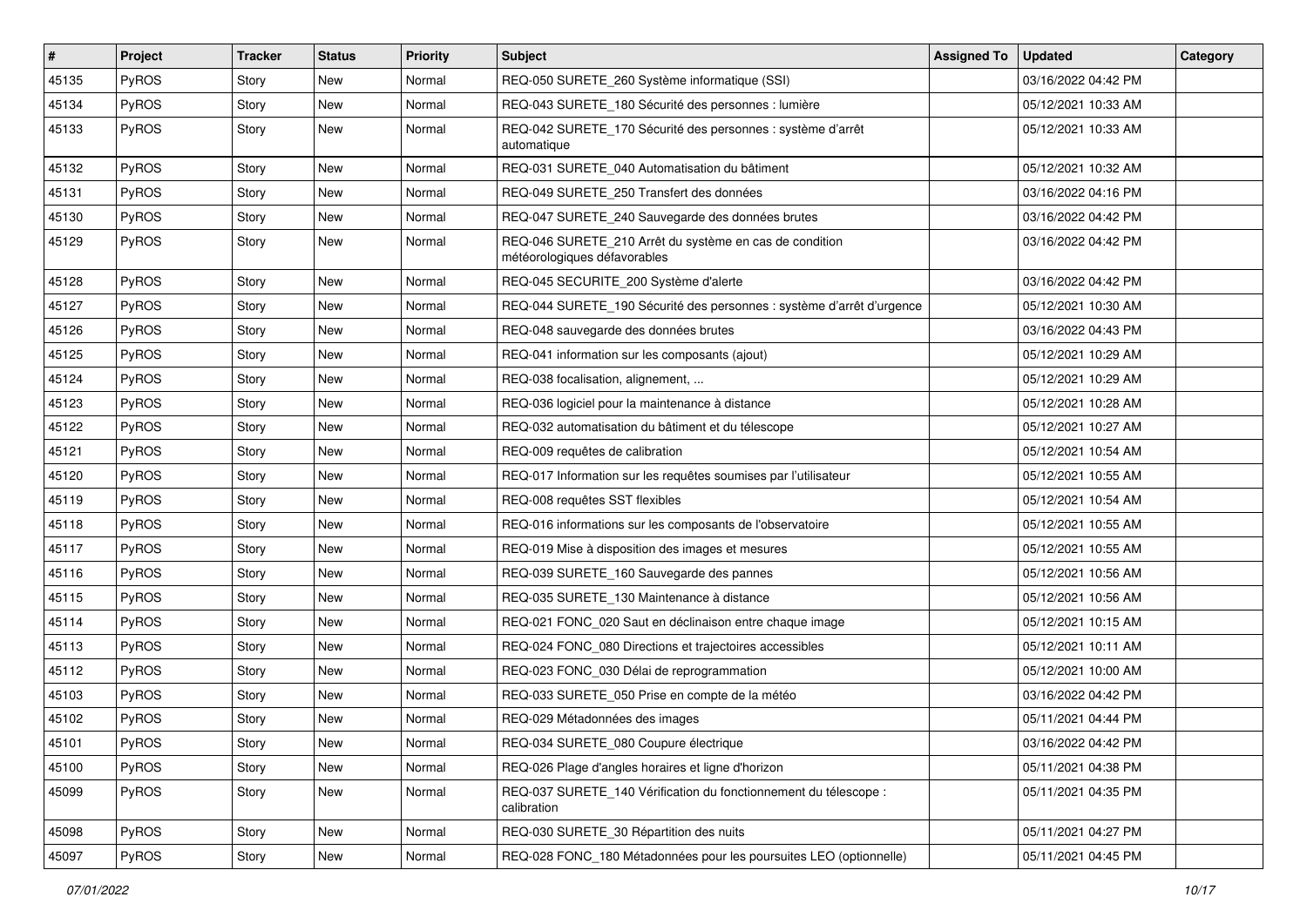| $\#$  | Project      | <b>Tracker</b> | <b>Status</b> | Priority | Subject                                                                                                                                           | <b>Assigned To</b> | <b>Updated</b>      | Category |
|-------|--------------|----------------|---------------|----------|---------------------------------------------------------------------------------------------------------------------------------------------------|--------------------|---------------------|----------|
| 45096 | PyROS        | Story          | <b>New</b>    | Normal   | REQ-027 FONC_170 Métadonnées                                                                                                                      |                    | 05/11/2021 04:44 PM |          |
| 45095 | PyROS        | Story          | <b>New</b>    | Normal   | REQ-018 Cloisonnement des données                                                                                                                 |                    | 05/11/2021 04:17 PM |          |
| 45051 | PyROS        | Task           | New           | Normal   | Implémenter le protocole Indi avec une classe DeviceControllerIndi                                                                                |                    | 05/06/2021 05:05 PM |          |
| 45049 | PyROS        | Task           | <b>New</b>    | Normal   | <b>CAMERA FLI</b>                                                                                                                                 |                    | 07/16/2021 09:34 AM |          |
| 45048 | PyROS        | Task           | <b>New</b>    | Normal   | HARDWARE DEVICES definition, test, config, management                                                                                             |                    | 10/08/2021 05:51 PM |          |
| 45046 | PyROS        | Task           | <b>New</b>    | Normal   | Manual mode                                                                                                                                       |                    | 12/14/2021 12:34 PM |          |
| 45035 | PyROS        | Task           | <b>New</b>    | Normal   | Resilience (failure tolerance)                                                                                                                    |                    | 05/06/2021 12:58 PM |          |
| 45034 | PyROS        | Task           | New           | Normal   | Resilience (failure tolerance)                                                                                                                    |                    | 05/06/2021 12:58 PM |          |
| 45004 | PyROS        | Task           | New           | High     | MAIN CONFIG FILE - Décrire dans un fichier texte la configuration complète<br>d'une UNIT (monture) et tous ses composants et instruments associés |                    | 01/29/2022 01:25 AM |          |
| 45000 | PyROS        | Task           | <b>New</b>    | High     | Generic commands grammar description & management                                                                                                 |                    | 05/06/2021 05:05 PM |          |
| 44999 | PyROS        | Task           | <b>New</b>    | Normal   | Execution                                                                                                                                         |                    | 12/14/2021 12:35 PM |          |
| 44998 | PyROS        | Task           | New           | Normal   | Monitoring: Check & log continuously instrument (or telescope) status                                                                             |                    | 12/14/2021 12:33 PM |          |
| 44997 | PyROS        | Task           | New           | Normal   | Start & Stop                                                                                                                                      |                    | 12/14/2021 12:33 PM |          |
| 44995 | PyROS        | Task           | <b>New</b>    | Normal   | (F09) TESTS to validate this feature                                                                                                              |                    | 10/08/2021 05:45 PM |          |
| 44994 | PyROS        | Task           | New           | Normal   | (F09) AUTHORIZATIONS for this feature (who can do what) : doc & implem.                                                                           |                    | 12/14/2021 12:15 PM |          |
| 44993 | PyROS        | Task           | <b>New</b>    | Normal   | (F09) ENTITIES definition & implementation                                                                                                        |                    | 12/14/2021 12:33 PM |          |
| 44992 | PyROS        | Task           | <b>New</b>    | Normal   | Switch modes between Automatic and Manual mode                                                                                                    |                    | 05/04/2021 12:31 PM |          |
| 44991 | PyROS        | Task           | <b>New</b>    | Normal   | Execution                                                                                                                                         |                    | 05/04/2021 12:30 PM |          |
| 44990 | PyROS        | Task           | New           | Normal   | Monitoring: Check & log continuously Telescope and instruments status,<br>and make a general synthesis                                            |                    | 05/04/2021 12:30 PM |          |
| 44989 | PyROS        | Task           | <b>New</b>    | Normal   | Start & Stop                                                                                                                                      |                    | 05/04/2021 12:29 PM |          |
| 44988 | PyROS        | Task           | <b>New</b>    | Normal   | TESTS to validate this feature                                                                                                                    |                    | 05/04/2021 12:26 PM |          |
| 44987 | <b>PyROS</b> | Task           | <b>New</b>    | Normal   | (F08) AUTHORIZATIONS for this feature (who can do what) : documentation<br>& implementation                                                       |                    | 06/08/2021 08:20 AM |          |
| 44986 | PyROS        | Task           | <b>New</b>    | Normal   | ENTITIES (& properties) to be defined                                                                                                             |                    | 05/04/2021 12:25 PM |          |
| 44973 | PyROS        | Task           | New           | Normal   | (F07) Scheduling Sequences according to priorities, quotas, observing<br>conditions, Seq parameters, Seq constraints                              |                    | 05/06/2021 02:59 PM |          |
| 44972 | PyROS        | Task           | <b>New</b>    | Normal   | Planning triggers - each time the context is changed                                                                                              |                    | 05/03/2021 12:06 PM |          |
| 44971 | PyROS        | Task           | New           | Normal   | Get the list of sequences to be planned                                                                                                           |                    | 05/03/2021 11:43 AM |          |
| 44970 | PyROS        | Task           | New           | Normal   | TESTS to validate this feature                                                                                                                    |                    | 05/03/2021 11:41 AM |          |
| 44969 | PyROS        | Task           | New           | Normal   | (F07) AUTHORIZATIONS for this feature (who can do what) : documentation<br>& implementation                                                       |                    | 06/08/2021 08:21 AM |          |
| 44968 | PyROS        | Task           | New           | Normal   | ENTITIES (& properties) to be defined                                                                                                             |                    | 05/03/2021 11:38 AM |          |
| 44945 | PyROS        | Task           | New           | Normal   | (READ 1) Sequence detailed view                                                                                                                   |                    | 02/03/2022 09:45 AM |          |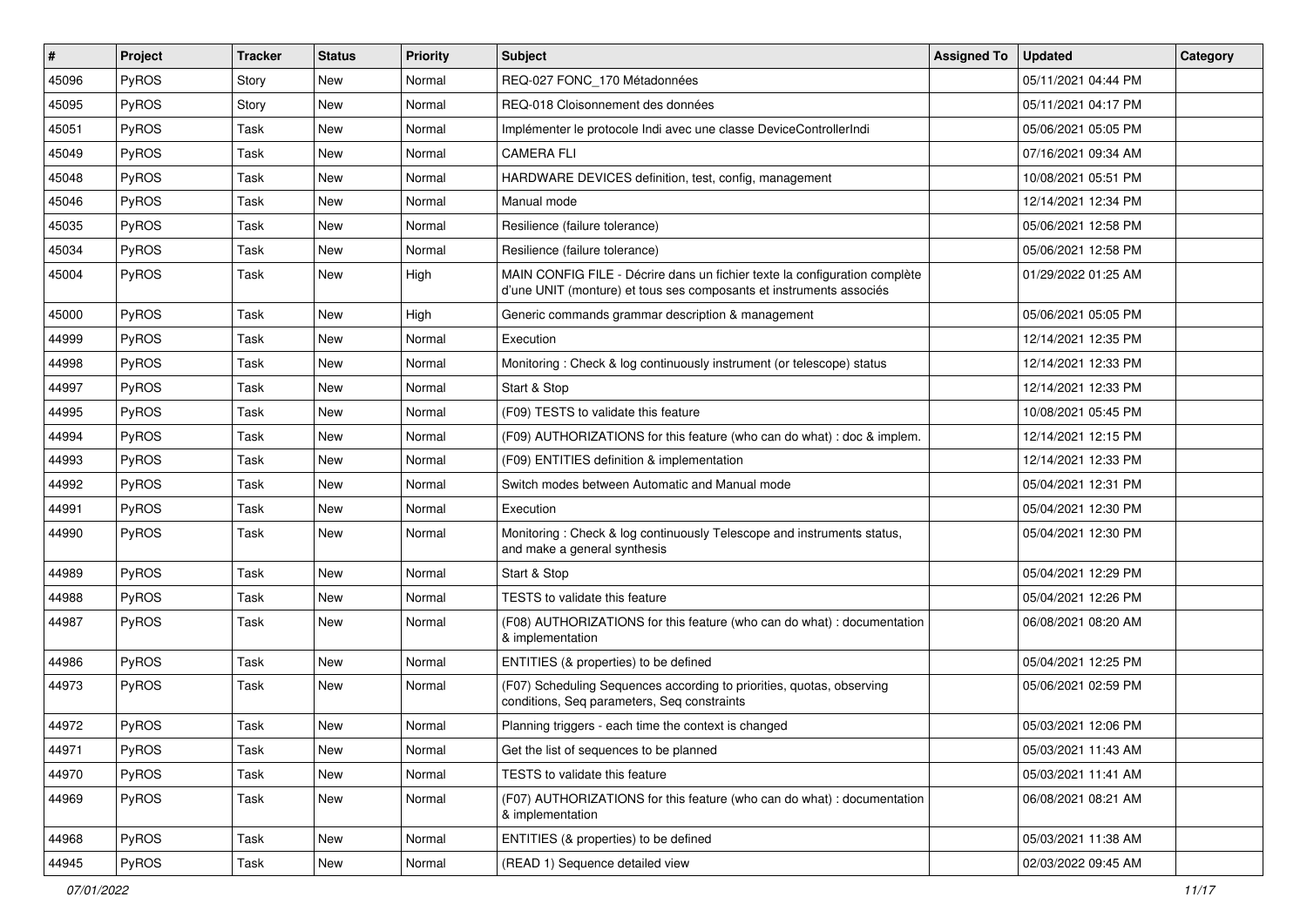| #     | Project | <b>Tracker</b> | <b>Status</b> | <b>Priority</b> | Subject                                                                                                                                 | <b>Assigned To</b> | <b>Updated</b>      | Category |
|-------|---------|----------------|---------------|-----------------|-----------------------------------------------------------------------------------------------------------------------------------------|--------------------|---------------------|----------|
| 44932 | PyROS   | Task           | New           | Normal          | CREATE a Sequence (must be attached to a valid SP)                                                                                      |                    | 02/23/2022 12:02 PM |          |
| 44924 | PyROS   | Task           | New           | Normal          | (F04) ENTITIES - definition & implementation                                                                                            |                    | 12/15/2021 07:36 AM |          |
| 44923 | PyROS   | Task           | New           | Normal          | (F04) TESTS to validate this feature                                                                                                    |                    | 12/15/2021 07:36 AM |          |
| 44922 | PyROS   | Task           | New           | Normal          | (F04) AUTHORIZATIONS for this feature (who can do what) : documentation<br>& implementation                                             |                    | 12/15/2021 07:37 AM |          |
| 44921 | PyROS   | Task           | New           | Normal          | Démarrage de la production des fichiers de calibration (fin de nuit)                                                                    |                    | 04/30/2021 12:43 PM |          |
| 44920 | PyROS   | Task           | New           | Normal          | Démarrage ou fin des observations (début/fin de nuit)                                                                                   |                    | 06/29/2022 07:38 AM |          |
| 44919 | PyROS   | Task           | New           | Normal          | Sauvegarder (logger) les différents changements d'état                                                                                  |                    | 06/28/2022 09:58 PM |          |
| 44918 | PyROS   | Task           | New           | Normal          | Optimiser : Agir sur le système en fonction des conditions d'observation pour<br>n'observer que quand la qualité du ciel est suffisante |                    | 06/28/2022 09:58 PM |          |
| 44917 | PyROS   | Task           | <b>New</b>    | Normal          | Sécuriser : Agir sur le système en fonction de l'environnement<br>(externe/interne) pour la sécurité de l'Observatoire et des personnes |                    | 06/29/2022 07:39 AM |          |
| 44916 | PyROS   | Task           | <b>New</b>    | Normal          | Rythmer : Agir sur le système pour lui donner un rythme en fonction du<br>temps (nuit/jour)                                             |                    | 06/29/2022 07:38 AM |          |
| 44915 | PyROS   | Task           | New           | Normal          | Changer le mode du système : passer en mode manuel (maintenance) ou<br>automatique                                                      |                    | 06/28/2022 09:57 PM |          |
| 44914 | PyROS   | Task           | <b>New</b>    | Normal          | (re-)Démarrer, mettre en Pause, ou Stopper tout ou partie du système                                                                    |                    | 06/28/2022 09:56 PM |          |
| 44907 | PyROS   | Task           | New           | Normal          | Show Weather & Observatory monitored data (in a convenient way)                                                                         |                    | 05/05/2022 09:53 AM |          |
| 44906 | PyROS   | Task           | New           | Normal          | Compute and save Observing conditions                                                                                                   |                    | 12/15/2021 07:35 AM |          |
| 44904 | PyROS   | Task           | New           | Normal          | Compute, save, and provide higher level (useful) parameters and synthesis<br>from multiple detectors                                    |                    | 12/15/2021 07:34 AM |          |
| 44903 | PyROS   | Task           | New           | Normal          | Save raw data                                                                                                                           |                    | 12/15/2021 07:34 AM |          |
| 44902 | PyROS   | Task           | <b>New</b>    | Normal          | Fix raw data                                                                                                                            |                    | 12/15/2021 07:33 AM |          |
| 44901 | PyROS   | Task           | New           | Normal          | Get PLC mode changes (off/manu/auto) and alarms (intrusion, e_stop), and<br>save them                                                   |                    | 12/15/2021 07:33 AM |          |
| 44900 | PyROS   | Task           | <b>New</b>    | Normal          | Read (from PLC and sensors) INSIDE environmental data (doors, lights)<br>for human safety                                               |                    | 12/15/2021 07:33 AM |          |
| 44899 | PyROS   | Task           | <b>New</b>    | Normal          | Read (from PLC and sensors) OUTSIDE environmental data (weather) for<br>instruments security                                            |                    | 12/14/2021 04:54 PM |          |
| 44898 | PyROS   | Task           | New           | Normal          | (F03) ENTITIES (& properties) to be defined                                                                                             |                    | 12/15/2021 07:32 AM |          |
| 44897 | PyROS   | Task           | New           | Normal          | On peut voir la fiche détaillée d'un SP                                                                                                 |                    | 06/16/2021 11:29 AM |          |
| 44896 | PyROS   | Task           | New           | Normal          | On peut consulter la liste des SP                                                                                                       |                    | 06/18/2021 03:17 PM |          |
| 44894 | PyROS   | Task           | New           | Normal          | Un Observer peut créer un nouveau Proposal (SP) pour une Période<br>spécifique future                                                   |                    | 06/16/2021 11:28 AM |          |
| 44892 | PyROS   | Task           | New           | Normal          | SPs view (list & 1)                                                                                                                     |                    | 03/29/2022 09:17 AM |          |
| 44891 | PyROS   | Task           | New           | Normal          | Create/Update                                                                                                                           |                    | 09/14/2021 11:48 AM |          |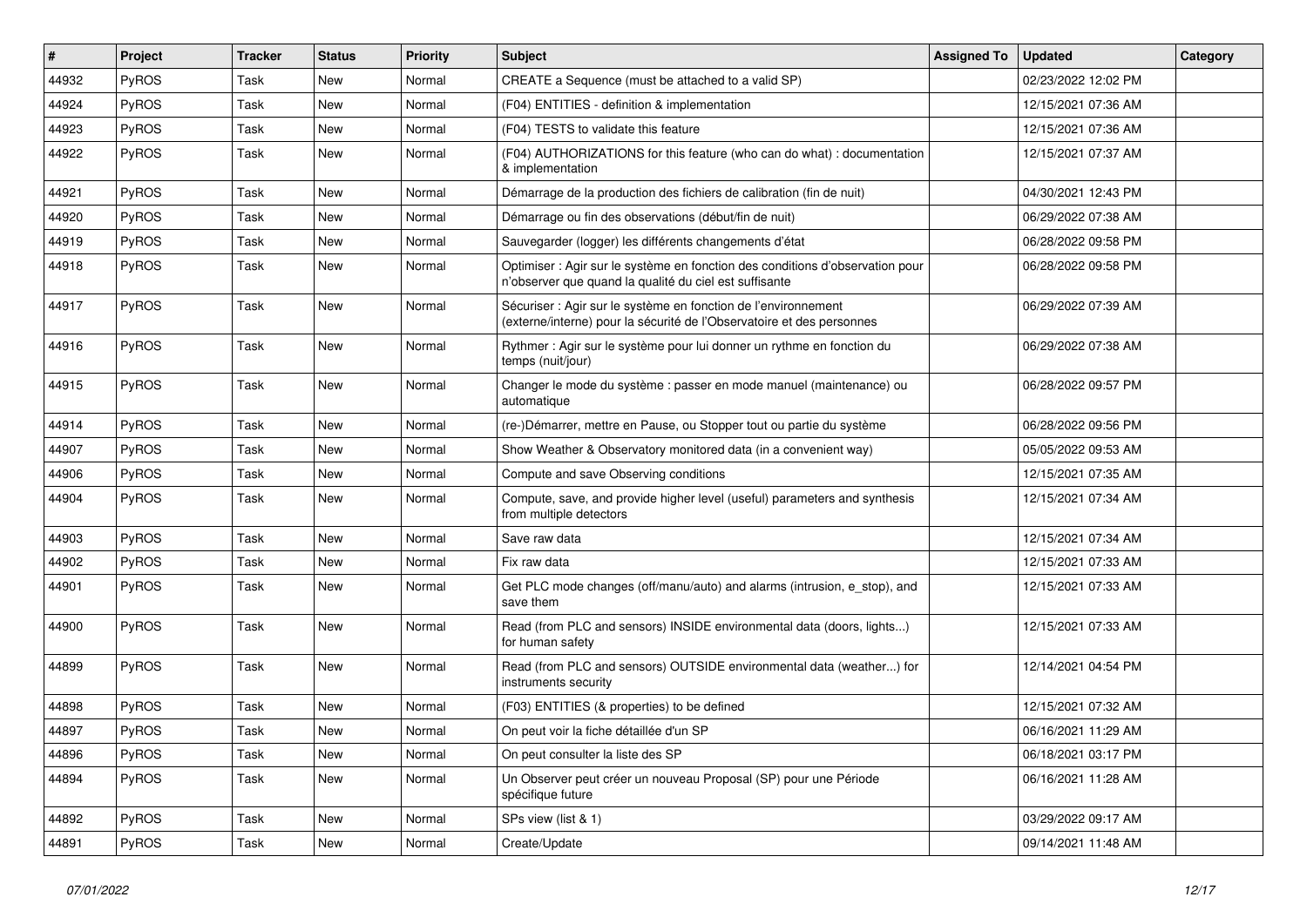| $\vert$ # | <b>Project</b> | <b>Tracker</b> | <b>Status</b> | <b>Priority</b> | <b>Subject</b>                                                                                                                   | <b>Assigned To</b> | <b>Updated</b>      | Category |
|-----------|----------------|----------------|---------------|-----------------|----------------------------------------------------------------------------------------------------------------------------------|--------------------|---------------------|----------|
| 44890     | PyROS          | Task           | New           | Normal          | SP CRUD                                                                                                                          |                    | 03/29/2022 09:17 AM |          |
| 44886     | PyROS          | Task           | New           | Normal          | (F01) ENTITIES - definition & implementation                                                                                     |                    | 10/12/2021 07:50 AM |          |
| 44884     | PyROS          | Task           | In progress   | Normal          | Time Period (Period)                                                                                                             |                    | 10/11/2021 10:36 AM |          |
| 44880     | PyROS          | Task           | New           | Normal          | (F03) TESTS to validate this feature                                                                                             |                    | 12/15/2021 07:32 AM |          |
| 44879     | PyROS          | Task           | New           | Normal          | (F03) AUTHORIZATIONS for this feature (who can do what) : documentation<br>& implementation                                      |                    | 12/15/2021 07:32 AM |          |
| 44878     | PyROS          | Task           | New           | Normal          | (F02) TESTS to validate this feature                                                                                             |                    | 11/03/2021 09:16 AM |          |
| 44843     | PyROS          | Task           | New           | Normal          | ROLES : Un utilisateur peut avoir plusieurs roles                                                                                |                    | 06/18/2021 03:15 PM |          |
| 44842     | PyROS          | Task           | New           | Normal          | <b>USER</b>                                                                                                                      |                    | 10/12/2021 07:50 AM |          |
| 44835     | PyROS          | Task           | New           | Normal          | (F01) CRUD (utilisateur)                                                                                                         |                    | 03/29/2022 09:14 AM |          |
| 44832     | PyROS          | Task           | In progress   | Normal          | Un utilisateur non connecté ne doit voir que les pages publiques                                                                 |                    | 10/08/2021 06:03 PM |          |
| 44817     | PyROS          | Story          | New           | Normal          | REQ-202 Deux types de connexion utilisateurs (LDAP ou sans)                                                                      |                    | 05/11/2021 03:43 PM |          |
| 44816     | PyROS          | Story          | New           | Normal          | REQ-201 Définir une esthétique Tarot                                                                                             |                    | 05/12/2021 11:53 AM |          |
| 44815     | PyROS          | Story          | New           | Normal          | REQ-015 Ajustement dynamique des quotas utilisateurs                                                                             |                    | 05/11/2021 04:11 PM |          |
| 44814     | PyROS          | Story          | New           | Normal          | REQ-101 Logs                                                                                                                     |                    | 03/16/2022 04:38 PM |          |
| 44813     | PyROS          | Story          | New           | Normal          | REQ-123 Architecture extensible et Extensions privatisables                                                                      |                    | 05/12/2021 12:21 PM |          |
| 44812     | PyROS          | Story          | New           | Normal          | *** REQ-200 FOR TAROT NETWORK INTEGRATION                                                                                        |                    | 06/14/2021 01:13 PM |          |
| 44811     | PyROS          | Story          | New           | Normal          | *** REQ-100 FROM CCTP TAROT-NC & MEETINGS                                                                                        |                    | 03/16/2022 04:38 PM |          |
| 44721     | PyROS          | Feature        | New           | Normal          | *** GF4 - QUAL - Quality & Tests - High level tests (integration & functional),<br>plan tests, validation des exigences (qualif) |                    | 03/16/2022 04:55 PM |          |
| 44719     | PyROS          | Story          | New           | Normal          | REQ-010 Ordonnancement des requêtes                                                                                              |                    | 07/01/2021 08:30 AM |          |
| 44718     | PyROS          | Story          | New           | Normal          | **** REQ-025 AJOUT TNC                                                                                                           |                    | 06/14/2021 01:19 PM |          |
| 44717     | PyROS          | Story          | New           | Normal          | **** REQ-022 TAROT NC                                                                                                            |                    | 06/14/2021 01:19 PM |          |
| 44716     | PyROS          | Story          | New           | Normal          | **** REQ-071 AJOUT OSMOSE                                                                                                        |                    | 06/14/2021 01:19 PM |          |
| 44715     | PyROS          | Story          | New           | Normal          | **** REQ-065 AJOUT UPGRADE                                                                                                       |                    | 06/14/2021 01:19 PM |          |
| 44713     | PyROS          | Story          | New           | Normal          | **** REQ-020 CCTP                                                                                                                |                    | 07/01/2021 08:30 AM |          |
| 44661     | PyROS          | Feature        | New           | Normal          | *** SF13 - IAF - Images Fetching (quicklook & download)                                                                          |                    | 03/15/2022 04:49 PM |          |
| 44659     | PyROS          | Feature        | New           | Normal          | *** GF3 - INFRA - Hardware, Operating System, Network, Security & Safety                                                         |                    | 03/16/2022 04:51 PM |          |
| 44658     | <b>PyROS</b>   | Feature        | New           | High            | *** SF15 - SST - START&STOP - System Startup (launch), monitoring, and<br>Shutdown                                               |                    | 06/28/2022 10:06 PM |          |
| 44584     | PyROS          | Feature        | New           | Normal          | *** SF10 - CAL - Calibration (Dark/Bias/Flat)                                                                                    |                    | 03/15/2022 04:48 PM |          |
| 44389     | PyROS          | Task           | New           | High            | (GF1) PROJECT MANAGEMENT (REDMINE FORGE) : Features, tasks,<br>gantt, kanban                                                     |                    | 03/04/2022 11:56 AM |          |
| 44355     | PyROS          | Task           | New           | Normal          | Construire une nouvelle grammaire générique de commandes, basée sur<br>INDI (pyros doit parler INDI par défaut)                  |                    | 03/25/2021 05:37 PM |          |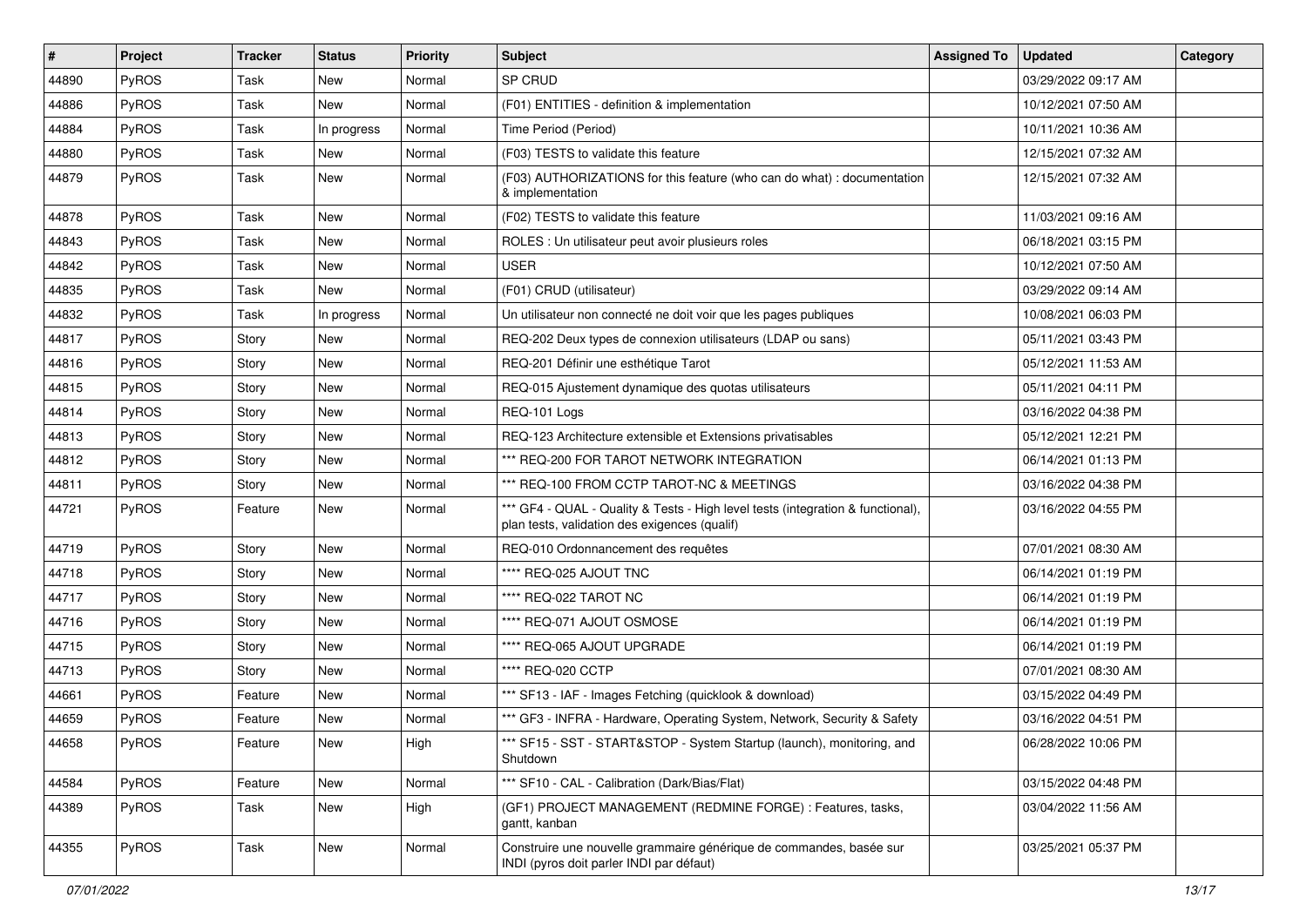| $\vert$ # | Project      | <b>Tracker</b> | <b>Status</b> | <b>Priority</b> | <b>Subject</b>                                                                                                                        | <b>Assigned To</b> | <b>Updated</b>      | Category |
|-----------|--------------|----------------|---------------|-----------------|---------------------------------------------------------------------------------------------------------------------------------------|--------------------|---------------------|----------|
| 44334     | PyROS        | Task           | In progress   | High            | (F08) Intégration protocole INDI                                                                                                      |                    | 05/06/2021 05:05 PM |          |
| 44329     | PyROS        | Task           | New           | High            | Migration gitlab sur IN2P3                                                                                                            |                    | 12/14/2021 12:08 PM |          |
| 44172     | <b>PyROS</b> | Feature        | New           | High            | *** SF14 - OCF - Observatory Unit & Site Configuration                                                                                |                    | 01/29/2022 01:24 AM |          |
| 44168     | PyROS        | Task           | New           | High            | (GF2) INSTALL & DEPLOY                                                                                                                |                    | 03/16/2022 07:27 AM |          |
| 44166     | PyROS        | Task           | New           | High            | (GF1) DOCUMENTATION                                                                                                                   |                    | 03/04/2022 11:57 AM |          |
| 44165     | PyROS        | Feature        | New           | Normal          | *** SF16 - DSH - General monitoring : Dashboard (website)                                                                             |                    | 06/29/2022 07:24 AM |          |
| 44164     | PyROS        | Feature        | <b>New</b>    | Normal          | *** SF12 - IAN - Images Analysis (Triton)                                                                                             |                    | 03/15/2022 04:48 PM |          |
| 44163     | <b>PyROS</b> | Feature        | New           | Normal          | *** SF09 - CMC - Command Control - Telescope & Instruments Control &<br>Monitoring (DeviceController, AgentDevice)                    |                    | 03/16/2022 07:28 AM |          |
| 44162     | PyROS        | Feature        | New           | High            | *** SF08 - EXE (SOX) - Observation Sequence (SO) eXecution                                                                            |                    | 03/15/2022 04:46 PM |          |
| 44161     | <b>PyROS</b> | Feature        | New           | High            | *** SF04 - SPV - System Coordination & Supervision : Majordome<br>(Conducting) (head)                                                 |                    | 06/29/2022 07:39 AM |          |
| 44160     | PyROS        | Feature        | New           | Normal          | *** SF07 - PLN - Observation Sequences Planning & Scheduling                                                                          |                    | 03/15/2022 04:46 PM |          |
| 44159     | PyROS        | Feature        | New           | Normal          | *** SF03 - ENV - Environment Monitoring (int/ext, observatory & weather)                                                              |                    | 05/05/2022 09:54 AM |          |
| 44158     | PyROS        | Feature        | <b>New</b>    | Normal          | *** SF06 - ALR - Alerts Management                                                                                                    |                    | 03/15/2022 04:46 PM |          |
| 44154     | PyROS        | Feature        | In progress   | Normal          | *** SF02 - SCP - Scientific Programs Management                                                                                       |                    | 03/29/2022 09:17 AM |          |
| 44151     | PyROS        | Feature        | New           | High            | *** GF1 - PROJ - Project management, documentation, formation des<br>utilisateurs, interfaces, plan de justification de la définition |                    | 01/31/2022 11:32 AM |          |
| 44150     | PyROS        | Feature        | In progress   | Normal          | *** SF01 - USR - Users, Roles, and Authorizations Management                                                                          |                    | 03/29/2022 09:14 AM |          |
| 44148     | PyROS        | Feature        | New           | High            | *** GF2 - INST - Config, Install, udpate, deploy (IRAP, CNES, TAROT)                                                                  |                    | 03/16/2022 07:27 AM |          |
| 37910     | Lavoisier    | Feature        | New           | High            | do not log AdaptorException when they are already sent to the user                                                                    |                    | 07/25/2019 09:41 AM |          |
| 37461     | Lavoisier    | Feature        | New           | Normal          | add support for jdk 11                                                                                                                |                    | 04/25/2019 01:53 PM |          |
| 37409     | TReqS        | Feature        | New           | Normal          | Statistiques sur les queues dans les logs                                                                                             |                    | 04/11/2019 01:40 PM |          |
| 36236     | IN2P3-Forge  | Support        | New           | High            | Synchronisation demandée pour un serveur Mercurial                                                                                    |                    | 04/13/2021 09:07 AM |          |
| 35994     | IN2P3-Forge  | Support        | New           | Normal          | Synchronisation demandée pour un serveur Mercurial                                                                                    |                    | 01/11/2019 03:10 PM |          |
| 35692     | Lavoisier    | Bug            | New           | Normal          | namespace not removed for a given use-case                                                                                            |                    | 11/27/2018 05:35 PM |          |
| 34801     | Lavoisier    | Feature        | New           | Normal          | add support for attribute @if in element view/variable                                                                                |                    | 07/31/2018 12:57 PM |          |
| 16628     | CC-IN2P3     | Support        | New           | Normal          | Sèche cheveux dans le vestiaire                                                                                                       |                    | 01/12/2017 02:37 PM |          |
| 16627     | CC-IN2P3     | Bug            | New           | Urgent          | prise cassée bureau 311 b                                                                                                             |                    | 01/12/2017 02:27 PM |          |
| 13262     | C3F2         | Bug            | New           | Normal          | improve management of Lomon parameters to explain non convergence                                                                     |                    | 05/02/2016 10:04 AM |          |
| 12978     | PEM          | <b>Bug</b>     | New           | Low             | pem-sync pull                                                                                                                         |                    | 03/24/2016 05:11 PM |          |
| 12976     | PEM          | Feature        | New           | Low             | pem-sync co_pem                                                                                                                       |                    | 03/24/2016 05:00 PM |          |
| 12975     | <b>PEM</b>   | Feature        | New           | Normal          | pem-sync co_pem                                                                                                                       |                    | 03/24/2016 04:54 PM |          |
| 12974     | <b>PEM</b>   | Feature        | New           | Normal          | pem-sync cp_pem                                                                                                                       |                    | 03/24/2016 04:52 PM |          |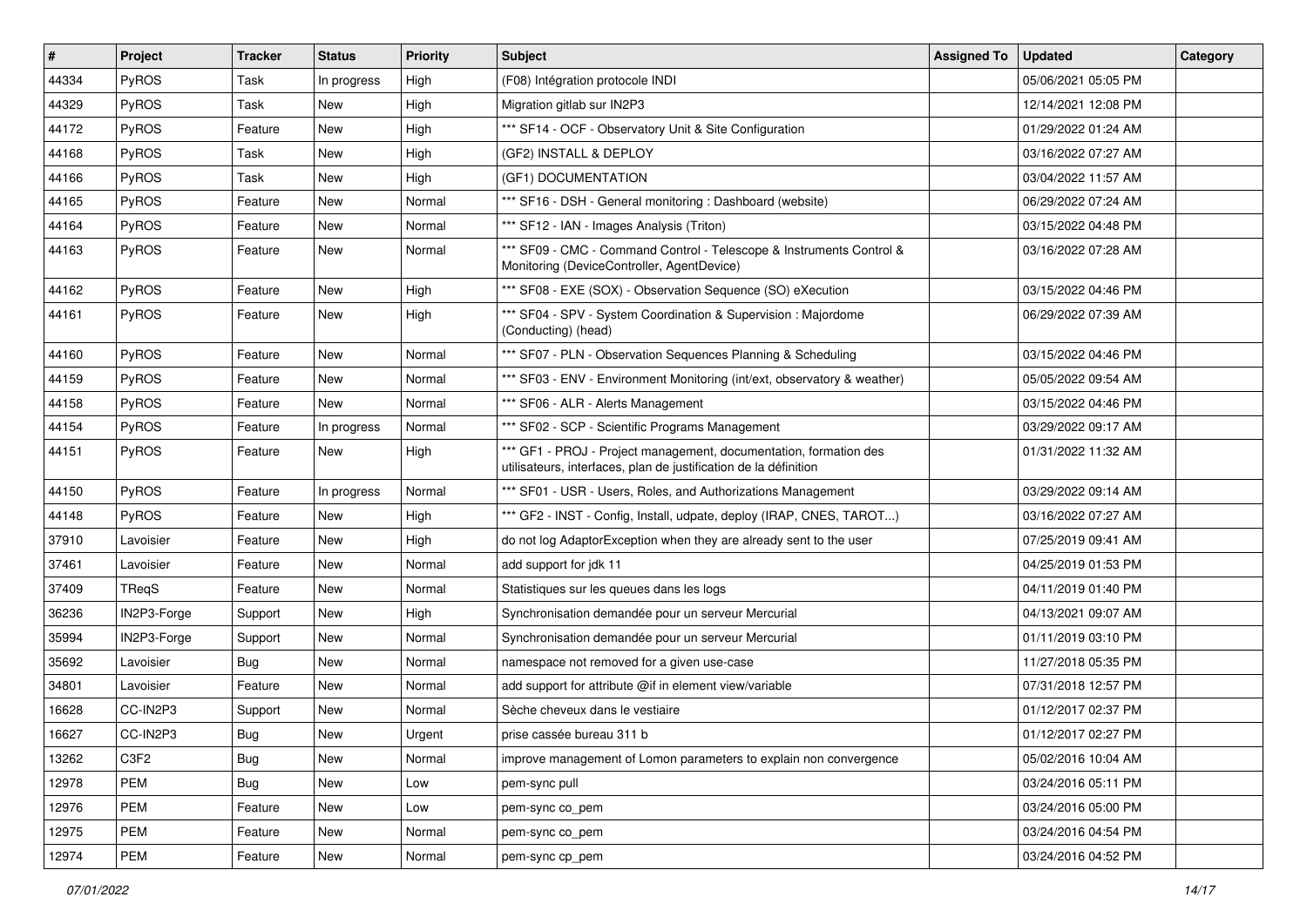| $\vert$ # | Project       | <b>Tracker</b> | <b>Status</b> | <b>Priority</b> | Subject                                                                  | <b>Assigned To</b> | <b>Updated</b>      | Category |
|-----------|---------------|----------------|---------------|-----------------|--------------------------------------------------------------------------|--------------------|---------------------|----------|
| 12963     | <b>PEM</b>    | Bug            | New           | Normal          | add tool crash                                                           |                    | 03/24/2016 09:10 AM |          |
| 12962     | <b>PEM</b>    | <b>Bug</b>     | New           | Normal          | pem-sync list ???                                                        |                    | 03/24/2016 09:05 AM |          |
| 12961     | PEM           | Feature        | New           | Normal          | PEM version                                                              |                    | 03/24/2016 09:03 AM |          |
| 11522     | <b>CLASS</b>  | Task           | New           | Normal          | Separate the separation plant from the fabrication plant                 |                    | 12/16/2015 10:22 AM |          |
| 11484     | Lavoisier     | Feature        | New           | Low             | improve command "lavoisier-upgrade.sh"                                   |                    | 04/10/2018 11:06 AM |          |
| 11059     | <b>CLASS</b>  | Bug            | New           | Normal          | Bad packaging of 4.1.0.tar.gaz                                           |                    | 10/09/2015 06:31 AM |          |
| 10871     | <b>CLASS</b>  | Feature        | New           | Normal          | <b>Nominal Power</b>                                                     |                    | 09/10/2015 05:27 PM |          |
| 10786     | <b>CLASS</b>  | Bug            | New           | Normal          | CLASS Stopped by a "KILL" signal                                         |                    | 08/31/2015 07:00 PM |          |
| 10498     | TReqS         | Bug            | In progress   | Normal          | Mysql Deadlock                                                           |                    | 08/03/2015 08:44 AM |          |
| 10314     | <b>PEM</b>    | <b>Bug</b>     | New           | High            | Environment compliant with CLI                                           |                    | 07/07/2015 09:57 AM |          |
| 10313     | <b>PEM</b>    | <b>Bug</b>     | New           | Normal          | Error message to change !                                                |                    | 07/07/2015 09:51 AM |          |
| 10274     | <b>PEM</b>    | Bug            | New           | Normal          | SYSTEM.ASSERTIONS.ASSERT FAILURE                                         |                    | 07/01/2015 11:12 AM |          |
| 10273     | PEM           | Feature        | New           | Normal          | Easier configuration process                                             |                    | 07/01/2015 11:11 AM |          |
| 10065     | <b>CLASS</b>  | Support        | New           | Normal          | Multi-Threading in CLASS                                                 |                    | 06/05/2015 11:30 AM |          |
| 10061     | TReqS         | Task           | In progress   | Normal          | Testing 'stability-fix' branch                                           |                    | 07/10/2015 04:31 PM |          |
| 9916      | <b>CLASS</b>  | Bug            | Feedback      | Urgent          | CLASS compilation fails with gcc5 (5.1.0)                                |                    | 06/30/2015 11:55 PM |          |
| 9883      | <b>CLASS</b>  | Bug            | New           | High            | Copy past from user manual                                               |                    | 05/18/2015 10:26 PM |          |
| 9799      | Lavoisier     | Feature        | New           | Normal          | esxl function missing : add-duration                                     |                    | 04/30/2015 11:00 AM |          |
| 9790      | <b>CLASS</b>  | Feature        | New           | High            | neutron & γ Spectrum calculation                                         |                    | 04/29/2015 12:15 PM |          |
| 9789      | <b>CLASS</b>  | Feature        | New           | Normal          | Multi Stream in EQM                                                      |                    | 04/29/2015 12:12 PM |          |
| 9788      | <b>CLASS</b>  | Feature        | New           | Normal          | Multi Stream in FabricationPlant                                         |                    | 04/29/2015 12:10 PM |          |
| 9787      | <b>CLASS</b>  | Feature        | New           | Normal          | Multi Stream in FabricationPlant/EQM                                     |                    | 04/29/2015 12:10 PM |          |
| 9704      | Lavoisier     | Feature        | <b>New</b>    | Normal          | add option --override to lavoisier-upgrade.sh                            |                    | 04/15/2015 10:07 AM |          |
| 9545      | TReqS         | Task           | In progress   | Normal          | Provide CI with jenkin                                                   |                    | 03/27/2015 11:30 AM |          |
| 9534      | Pipelet       | Feature        | New           | Normal          | logging of stdout and stderr                                             |                    | 03/25/2015 02:31 PM |          |
| 9528      | <b>IGOSat</b> | Task           | New           | Normal          | phases projet                                                            |                    | 03/24/2015 03:58 PM |          |
| 9527      | <b>IGOSat</b> | Task           | New           | Normal          | (SAE / ODB) Réalisation de cartes électroniques pour le satellite IGOSat |                    | 03/24/2015 03:52 PM |          |
| 9526      | <b>IGOSat</b> | Task           | New           | Normal          | (SCI) Electronique d'acquisition de l'instrument Scintillateur           |                    | 03/24/2015 03:50 PM |          |
| 9525      | <b>IGOSat</b> | Task           | New           | Normal          | (ODB / SCAO) Conception de la SCAO / Interfaçage avec l'ODB              |                    | 03/27/2015 10:11 AM |          |
| 9524      | <b>IGOSat</b> | Task           | New           | Normal          | (ODB) Logiciel de Vol                                                    |                    | 03/24/2015 03:41 PM |          |
| 9491      | JEM-EUSO      | Support        | New           | Normal          | I need to access also to AWG Euso balloon documents                      |                    | 03/18/2015 03:36 PM |          |
| 9151      | <b>IGOSat</b> | Task           | New           | Normal          | (ODB) Code de simulation fonctionelle                                    |                    | 02/18/2015 05:13 PM |          |
| 9137      | <b>IGOSat</b> | Task           | New           | Normal          | (PRO) Phase C                                                            |                    | 03/24/2015 03:58 PM |          |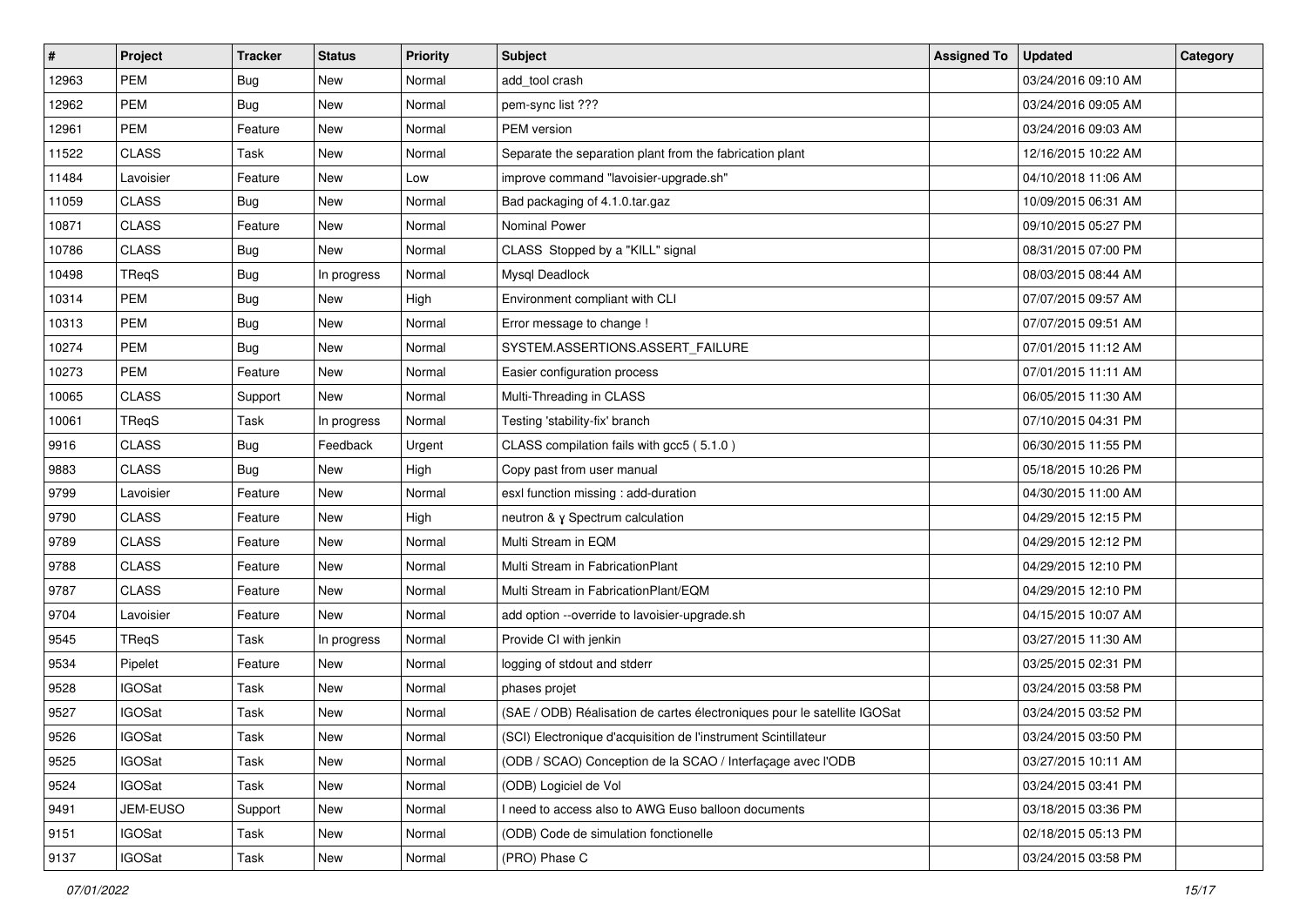| $\vert$ # | Project                              | <b>Tracker</b> | <b>Status</b> | <b>Priority</b> | <b>Subject</b>                                                                          | <b>Assigned To</b> | <b>Updated</b>      | Category |
|-----------|--------------------------------------|----------------|---------------|-----------------|-----------------------------------------------------------------------------------------|--------------------|---------------------|----------|
| 9136      | <b>IGOSat</b>                        | Task           | New           | Normal          | (PRO) Phase B                                                                           |                    | 03/24/2015 03:58 PM |          |
| 9116      | <b>IGOSat</b>                        | Task           | Assigned      | Normal          | (STM) Conception mécanique                                                              |                    | 02/11/2015 03:43 PM |          |
| 9115      | <b>IGOSat</b>                        | Task           | Assigned      | Normal          | (SCI) Banc de test du scintillateur, simulations et estimation de la dose reçue         |                    | 02/11/2015 03:41 PM |          |
| 9111      | <b>IGOSat</b>                        | Task           | Assigned      | Normal          | (TEL) Mise en oeuvre de la carte de télécommunication                                   |                    | 03/24/2015 03:36 PM |          |
| 9109      | <b>IGOSat</b>                        | Task           | Assigned      | Normal          | (SYS) Ingénierie système                                                                |                    | 02/11/2015 02:05 PM |          |
| 9108      | <b>IGOSat</b>                        | Task           | Assigned      | Normal          | (SCA) Modélisation de la boucle de contrôle SCAO                                        |                    | 02/11/2015 02:00 PM |          |
| 9103      | <b>IGOSat</b>                        | Task           | Assigned      | Normal          | (SCI) Banc de test du scintillateur                                                     |                    | 02/10/2015 06:48 PM |          |
| 9102      | <b>IGOSat</b>                        | Task           | Assigned      | Normal          | (SOL) Conception de la station sol                                                      |                    | 02/10/2015 06:48 PM |          |
| 9101      | <b>IGOSat</b>                        | Task           | Assigned      | Normal          | (STM) Réalisation d'un modèle structurel et thermique                                   |                    | 02/10/2015 06:48 PM |          |
| 9100      | <b>IGOSat</b>                        | Task           | Assigned      | Normal          | (SAE) Réalisation d'un banc de test du système d'alimentation électrique                |                    | 02/10/2015 06:48 PM |          |
| 9099      | <b>IGOSat</b>                        | Task           | In progress   | Normal          | (PRO) Phase A                                                                           |                    | 03/24/2015 03:58 PM |          |
| 9098      | <b>IGOSat</b>                        | Task           | Assigned      | Normal          | (SCA) Capteurs d'attitude et Banc de Contrôle                                           |                    | 02/11/2015 01:57 PM |          |
| 8995      | SphereLib                            | Bug            | New           | High            | python2.7-config                                                                        |                    | 01/28/2015 04:21 PM |          |
| 8669      | <b>DCOD</b>                          | Bug            | New           | Normal          | error during compilation                                                                |                    | 12/05/2014 06:19 PM |          |
| 8668      | <b>DCOD</b>                          | Feature        | <b>New</b>    | Normal          | filterdiff is missing                                                                   |                    | 12/05/2014 06:17 PM |          |
| 8667      | <b>DCOD</b>                          | Feature        | New           | Normal          | uuid missing                                                                            |                    | 12/05/2014 06:14 PM |          |
| 8379      | Lavoisier                            | <b>Bug</b>     | <b>New</b>    | Normal          | NullPointerException at startup                                                         |                    | 10/28/2014 04:49 PM |          |
| 8262      | Pipelet                              | Feature        | <b>New</b>    | Normal          | LocalRepository: recursive search of segment source script                              |                    | 10/19/2014 05:13 PM |          |
| 8217      | Lavoisier                            | Bug            | New           | Normal          | Logo demo view seems broken                                                             |                    | 10/13/2014 02:06 PM |          |
| 8132      | Lavoisier                            | Feature        | <b>New</b>    | Normal          | support attribute @first-child-attributes in <element></element>                        |                    | 09/30/2014 04:28 PM |          |
| 8055      | Lavoisier                            | Bug            | New           | Normal          | view "debug" fails when Lavoisier is installed in a directory with special<br>character |                    | 09/19/2014 05:02 PM |          |
| 7811      | Lavoisier                            | Feature        | New           | Normal          | support server-side argument validation with XPath                                      |                    | 07/30/2014 05:05 PM |          |
| 7655      | <b>AGATA DAQ</b>                     | <b>Bug</b>     | New           | Normal          | E-log                                                                                   |                    | 07/08/2014 09:46 AM |          |
| 7587      | <b>Topology Manager</b>              | <b>Bug</b>     | New           | High            | Replace an item                                                                         |                    | 06/30/2014 05:42 PM |          |
| 7460      | Lavoisier                            | Feature        | New           | High            | support HTTP proxy                                                                      |                    | 02/17/2015 01:04 PM |          |
| 7041      | Topology Manager                     | Support        | New           | Normal          | Sub repositories                                                                        |                    | 04/30/2014 03:52 PM |          |
| 7037      | Topology Manager                     | Feature        | New           | Normal          | Configuration file for TM                                                               |                    | 04/30/2014 03:11 PM |          |
| 6748      | CLASS                                | Feature        | New           | Normal          | Charger un parc présimulé à partir du .root                                             |                    | 04/03/2014 11:36 AM |          |
| 6062      | <b>CLASS</b>                         | <b>Bug</b>     | New           | Normal          | FabricationPLant Parallelisation (in CLASS.cxx)                                         |                    | 02/10/2014 11:59 AM |          |
| 5765      | AGATA DAQ                            | Bug            | New           | Normal          | Anode01                                                                                 |                    | 01/08/2014 02:44 PM |          |
| 5757      | <b>Topology Manager</b>              | Feature        | New           | Low             | Topology manager- error detection in mezzanine                                          |                    | 01/07/2014 01:29 PM |          |
| 5751      | Electronic Control<br>and Monitoring | Feature        | New           | Low             | buildcfg with some error message                                                        |                    | 01/06/2014 05:43 PM |          |